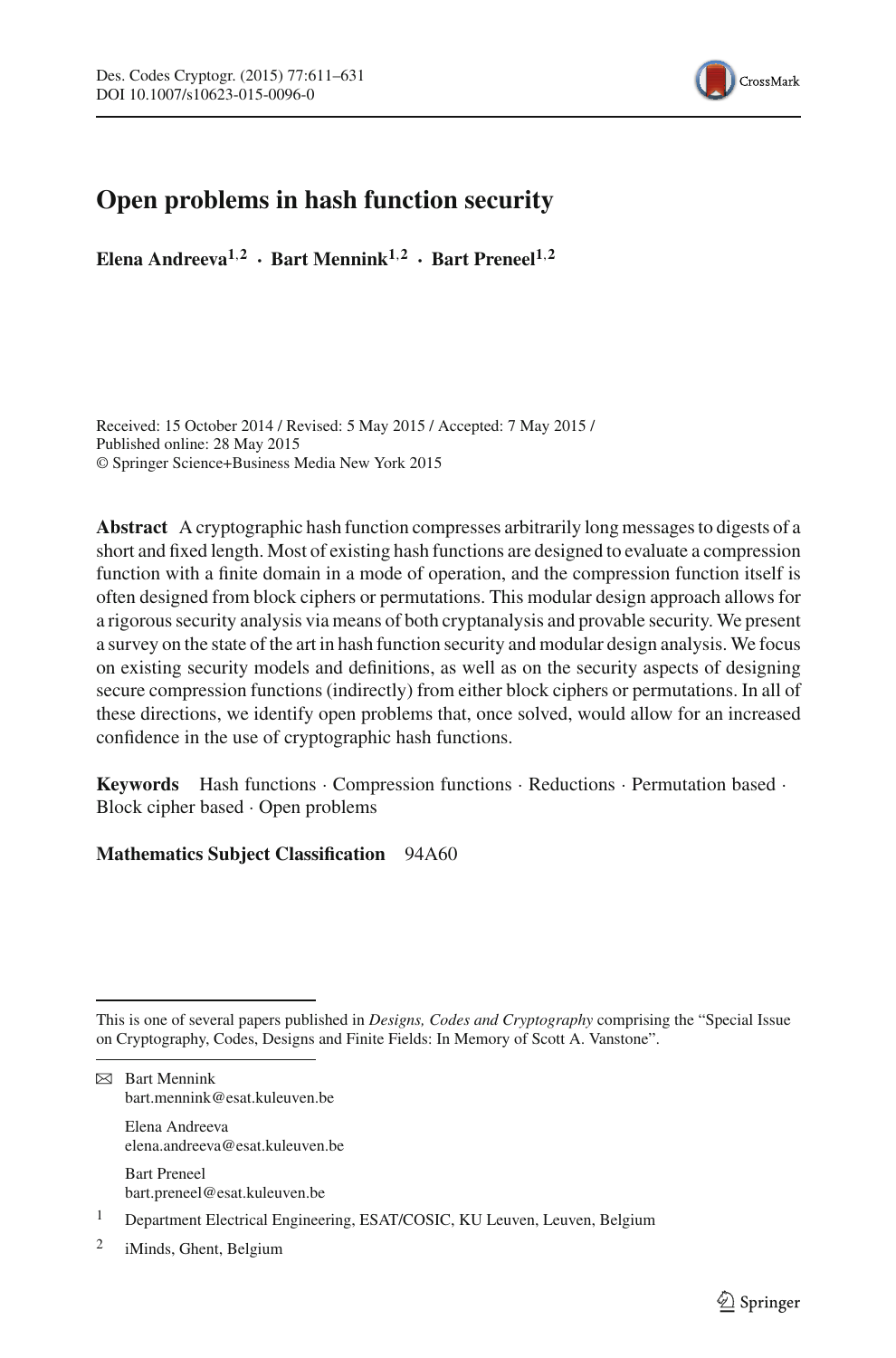# **1 Introduction**

A cryptographic hash function  $H: \mathbb{Z}_2^* \to \mathbb{Z}_2^n$  is a function that maps bitstrings of arbitrary length to outputs of a fixed length *n* bits. One of the first appearances of cryptographic hash functions is in the seminal paper of Diffie and Hellman [\[42\]](#page-16-0) who used them to construct more efficient and compact digital signatures: instead of signing a large message, they suggested to sign its hashed value. Ever since, the use of hash functions has extended to numerous applications, such as password protection, pseudorandom bits and key generation, entropy extraction, etc. Historically, an important reason for the fast hash functions spread has been their efficiency in comparison to existing block ciphers at the time. In the 90s, the MD5 design was 10 times faster than DES in software, it was believed to offer a larger security level than DES, it could deal with variable length inputs, and it posed less problems under export control laws. As a consequence, hash functions came to be used to construct MAC algorithms, stream ciphers and block ciphers.

The design of a secure cryptographic hash function involves many aspects. Firstly, a proper security model is paramount. Following Merkle's seminal 1979 PhD thesis [\[92](#page-18-0)], the main security properties a hash function should satisfy are collision resistance, second preimage resistance, and preimage resistance. However, the variety of hash function applications often impose further more specific security requirements.

Once the target security properties are identified, the next step is the hash function design itself. Recall that one of the main functional requirements for a hash function is the ability to accommodate arbitrarily (or at least very) long inputs. To achieve this, most hash functions in the literature use a compression function in a mode of operation. A compression function *f* :  $\mathbb{Z}_2^{m+n} \to \mathbb{Z}_2^n$  in many cases inherits the conventional security notions from hash functions, but it differs from a hash function in that it only allows for inputs of a fixed length. Consequently, compression functions are often easier to design and analyze, and the problem of designing a hash function is shifted to the problem of designing a compression function.

Thus, the next design step lies in the development of a secure compression function *f* . A basic way to do so is to build *f* from one or more block ciphers or one or more permutations. The former, the block cipher approach, dates back to 1978 with Rabin's compression function  $f(x, y) = DES_y(x)$ . A generalization of this and other constructions by Preneel et al. [\[105](#page-19-0)] lead to a monotonic increase in the popularity of this approach. Particularly, it found adoption in MD4 [\[108](#page-19-1)], MD5 [\[109](#page-19-2)], SHA-0/1/2, Whirlpool [\[14](#page-15-0)], and many others. The permutation approach has gained more attention only recently with the introduction of the sponge methodology by Bertoni et al. [\[22\]](#page-15-1), with Keccak/SHA-3 as its most prominent example. Note that this construction does not rely on a secure compression function, as will be explained later.

Because of their wide deployment and hence paramount security importance, hash functions should be supported with a strong security foundation. Such a statement supports the claim that all hash function designs should have and come with a rigorous security analysis. Often case, however, as shown by the examples of the attacks of Wang et al.  $[126, 127]$  $[126, 127]$  on both MD5 and SHA-1, and the generic second preimage attacks by Dean [\[40\]](#page-16-1) and Kelsey and Schneier [\[63\]](#page-17-0) on the Merkle-Damgård mode of operation, security vulnerabilities may remain elusive for years.

To get a better idea of the present hash function security requirements, an exposure to the open problems in the area is highly relevant. Indeed, from a theoretical perspective, it allows us to acquire a better understanding of what hash functions we can design, and from a practical point of view, it is an early recognition, identification, and possible exclusion and/or correction of existing problems.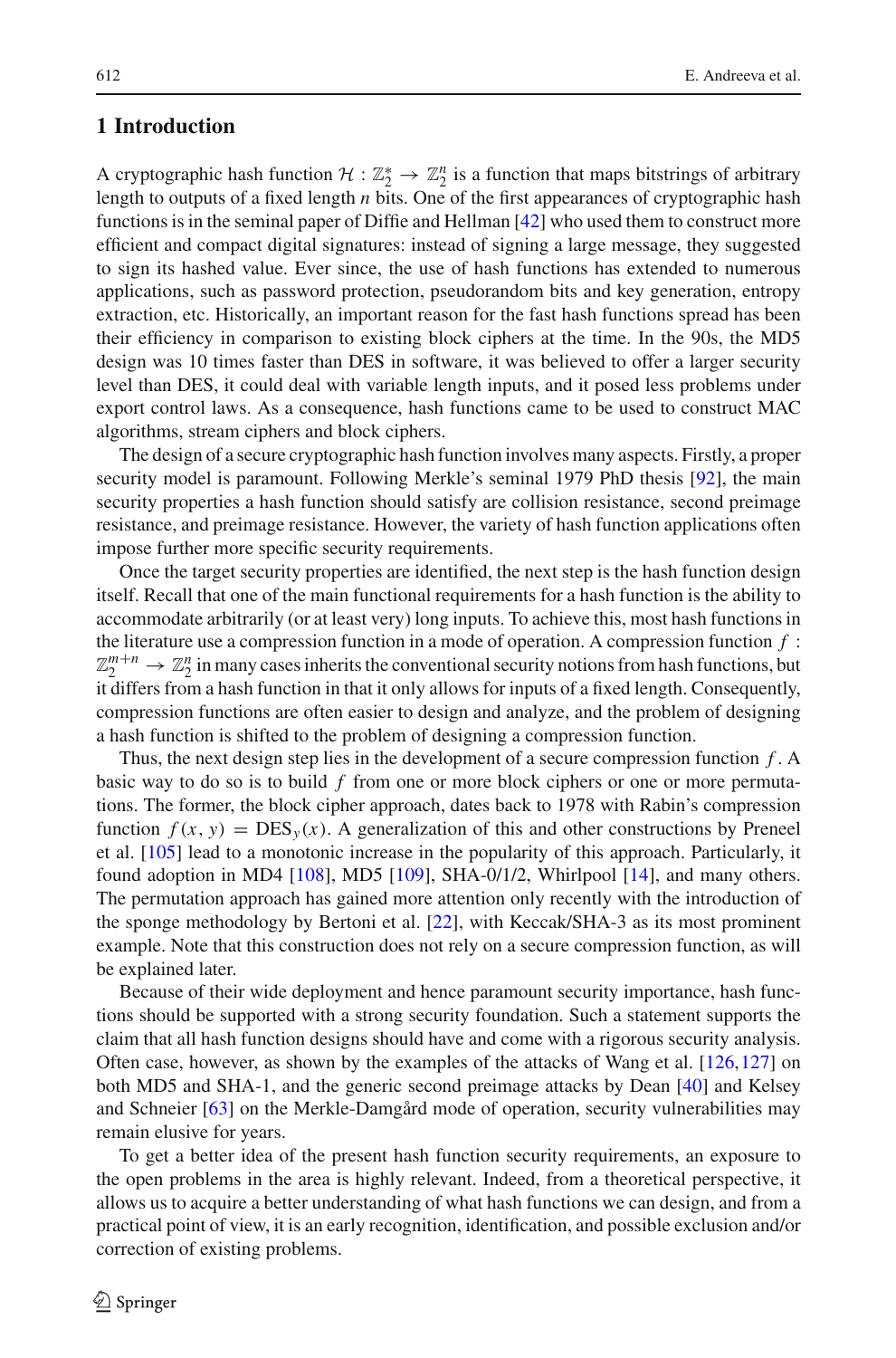

<span id="page-2-1"></span>**Fig. 1** Graphical description of the outline. Not depicted is Sect. [2](#page-2-0) on hash function definitions and security models, and the conclusions from Sect. [7](#page-14-0)

In this work, we present a survey on the state of the art on hash function security and present open problems in these directions. We focus on various aspects of modular hash function design. Firstly, in Sect. [2](#page-2-0) we consider the current scientific perspective on hash function definitions and security models, and discuss various hash function design objectives and considerations. Next, we consider the modular design process, discussing as a starting point ways to build a hash function  $H$  from a compression function  $f$  in Sect. [3.](#page-6-0) Also here, we discuss several open problems along the way. In Sects. [4](#page-8-0) and [5,](#page-11-0) we discuss state of the art compression function *f* modular design approaches, namely building *f* from one or more block ciphers  $E$  or permutations  $\pi$ , respectively. These sections include brief discussions on all designs known to date, together with several concrete and general open problems. Finally, in Sect. [6,](#page-13-0) we summarize a direct approach on building a hash function from a permutation  $\pi$ . This section is motivated by the existence of various permutation-based hash functions whose underlying compression functions *f* are not necessarily secure, and hence do not directly fit in above approach.

The outline of this paper is graphically summarized in Fig. [1.](#page-2-1)

### <span id="page-2-0"></span>**2 Hash function definitions and security models**

For a positive integer value  $n \in \mathbb{N}$ , we denote by  $\mathbb{Z}_2^n$  the set of bitstrings of length *n*, and by  $(\mathbb{Z}_2^n)^*$  the set of strings of length a positive multiple of *n* bits. We denote by  $\mathbb{Z}_2^*$  the set of bitstrings of arbitrary length. If *x*, *y* are two bitstrings, their concatenation is denoted by *x* || y. A *hash function* is a function  $H: \mathbb{Z}_2^* \to \mathbb{Z}_2^n$  mapping inputs of arbitrary length to outputs of fixed bit length *n*. We treat (fixed input length) compression functions *f* and (variable input length) hash functions  $H$  just the same, the former being simply a special case of the latter in the way that it takes only inputs of fixed input length. The padding function pad :  $\mathbb{Z}_2^* \to (\mathbb{Z}_2^m)^*$  transforms the message of arbitrary length to a message with a length that is a multiple of *m* bits; the number of *m*-bit blocks is denoted by *k* with  $k \ge 1$ . A padding rule is called *suffix-free*, if for any distinct *M*, *M* , there exists no bitstring *X* such that  $\text{pad}(M') = X \|\text{pad}(M)$ . A padding rule is called *prefix-free*, if for any distinct *M*, *M'*, there exists no bitstring *X* such that  $pad(M') = pad(M) \| X$ .

#### **2.1 Standard and ideal security definitions**

To be deployed in practice hash functions need to satisfy security properties which prevent attacks on the application or functionality that makes use of the functions. The main standard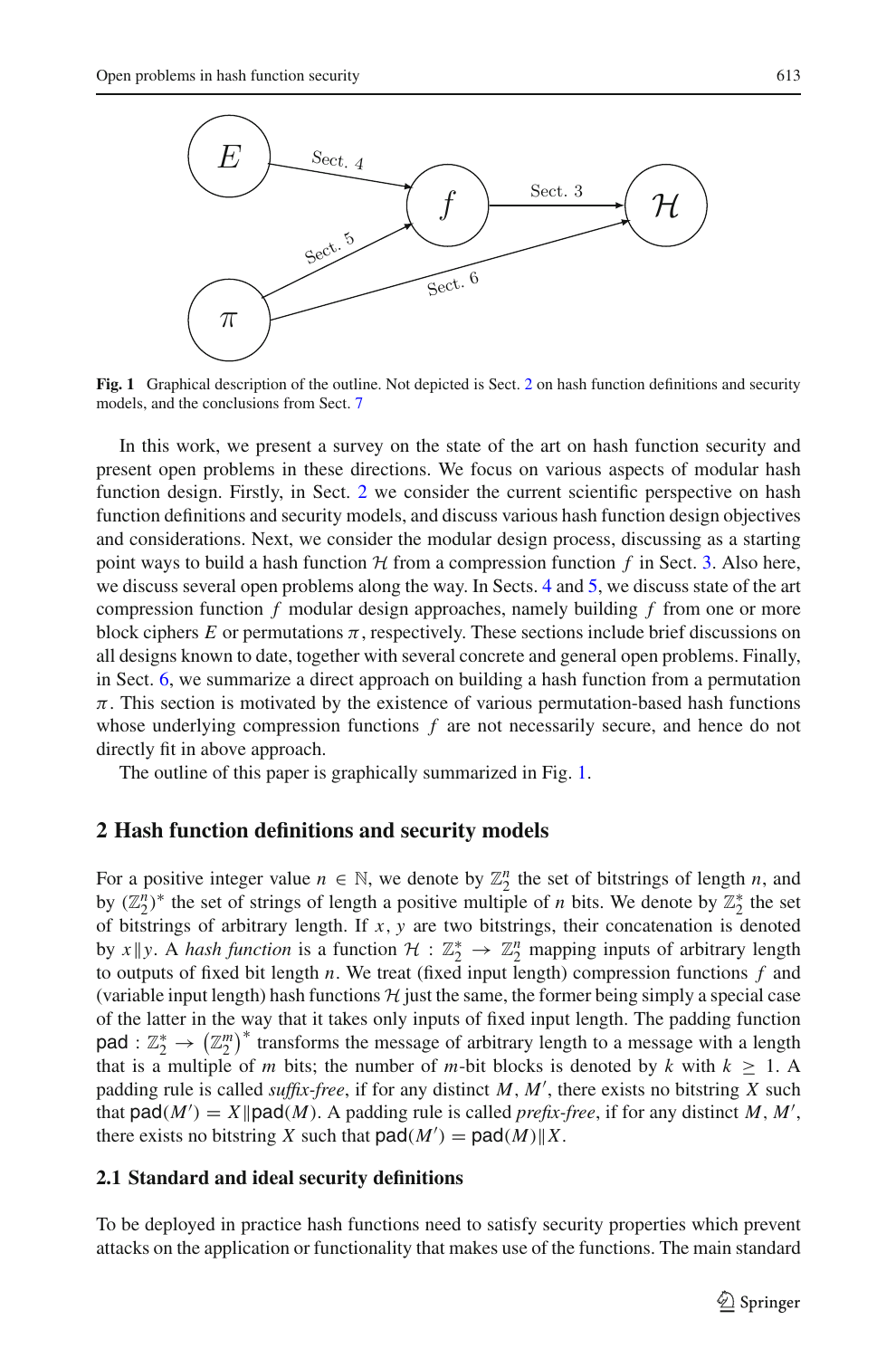security properties of hash functions, collision (col), second preimage (sec) and preimage security (pre), were first studied in the 1979 PhD thesis of Merkle [\[92\]](#page-18-0). Informally, a hash function is collision secure if it is "hard" to find two arbitrarily chosen distinct input messages mapping to the same output hash value. When one of these input messages is fixed in advance the target security property is second preimage. Preimage security is the "hardness" of finding the preimage message for a fixed output value. These are also identified as the most relevant security notions for practical cryptographic applications and were also specified by NIST [\[98\]](#page-18-1) as the main security requirements for the SHA-3 hash function. For a hash function with output of length *n* bits, one expects to find collisions with high probability after approximately  $2^{n/2}$ queries (due to the birthday attack [\[131](#page-20-0)]). Similarly, (second) preimages can be found with high probability after approximately  $2^n$  queries.<sup>[1](#page-3-0)</sup> A bound is called *tight* if the lower and upper bound are the same up to a constant factor, and *optimal* if the lower bound is the trivial bound.

Recently, new *idealized* definitions have emerged and the most prominent example here is the "indifferentiability from a random oracle" notion introduced by Maurer et al. [\[84\]](#page-18-2) and analyzed in the hash function scenario by Coron et al. [\[35](#page-16-2)]. A random oracle or an ideal hash function is a theoretical abstraction that models the hash function as a public function mapping inputs of arbitrary length to outputs of finite length, or  $RO : \mathbb{Z}_2^* \to \mathbb{Z}_2^n$ , where the outputs are drawn uniformly at random from the range space. Public here means that the function is accessible to all parties in a *black-box* manner, namely they observe only the input-output behavior of *RO*. Real world hash functions do not behave as random oracles because they have a well-defined structure and a compact description. The goal of the indifferentiability notion is thus to establish how far off a real world hash function with some assumed idealized structure is from an ideal hash function (random oracle). A direct consequence of the indifferentiability result  $[84]$  $[84]$  is that if the hash function  $\mathcal{H}^P$  is based on an ideal primitive *P* and is indifferentiable from *RO*, then  $H^P$  can security replace *RO* in any 1-stage system (i.e., a system with a single 1-stage adversary). This is for example the case with signature schemes where the assumption on the hash function is that it behaves like a random oracle.

# **2.2 Certificational security definitions**

In [\[85\]](#page-18-3) the *certificational* hash function properties are referred to as the minimal security requirements hash functions have to satisfy. These are more intuitive design principles, which do not necessarily amount to a full-fledged attack on the hash function. Certificational security properties include: non-correlation between input and output bits; strong output propagation of input bit differences known as the avalanche property; no input bits predictability given the output bits or local one-wayness; no remaining input bits should be easy to recover given some of input bits or partial preimage resistance; pseudo-, free-start, near-collision attacks; and more.

# **2.3 Finding the right security definition**

The main security properties of hash functions, as already indicated, are collision, second preimage, and preimage security. However, in the hash function literature one can find multiple variants of these three notions and beyond. If we take the example of preimage security, one can identify at least twelve notions: everywhere-, always-, somewhere-, domain- and

<span id="page-3-0"></span><sup>&</sup>lt;sup>1</sup> Kelsey and Schneier [\[63](#page-17-0)] describe a second preimage attack on the Merkle-Damgård hash function that requires at most approximately 2*n*−*<sup>L</sup>* queries, where the first preimage is of length at most 2*<sup>L</sup>* blocks.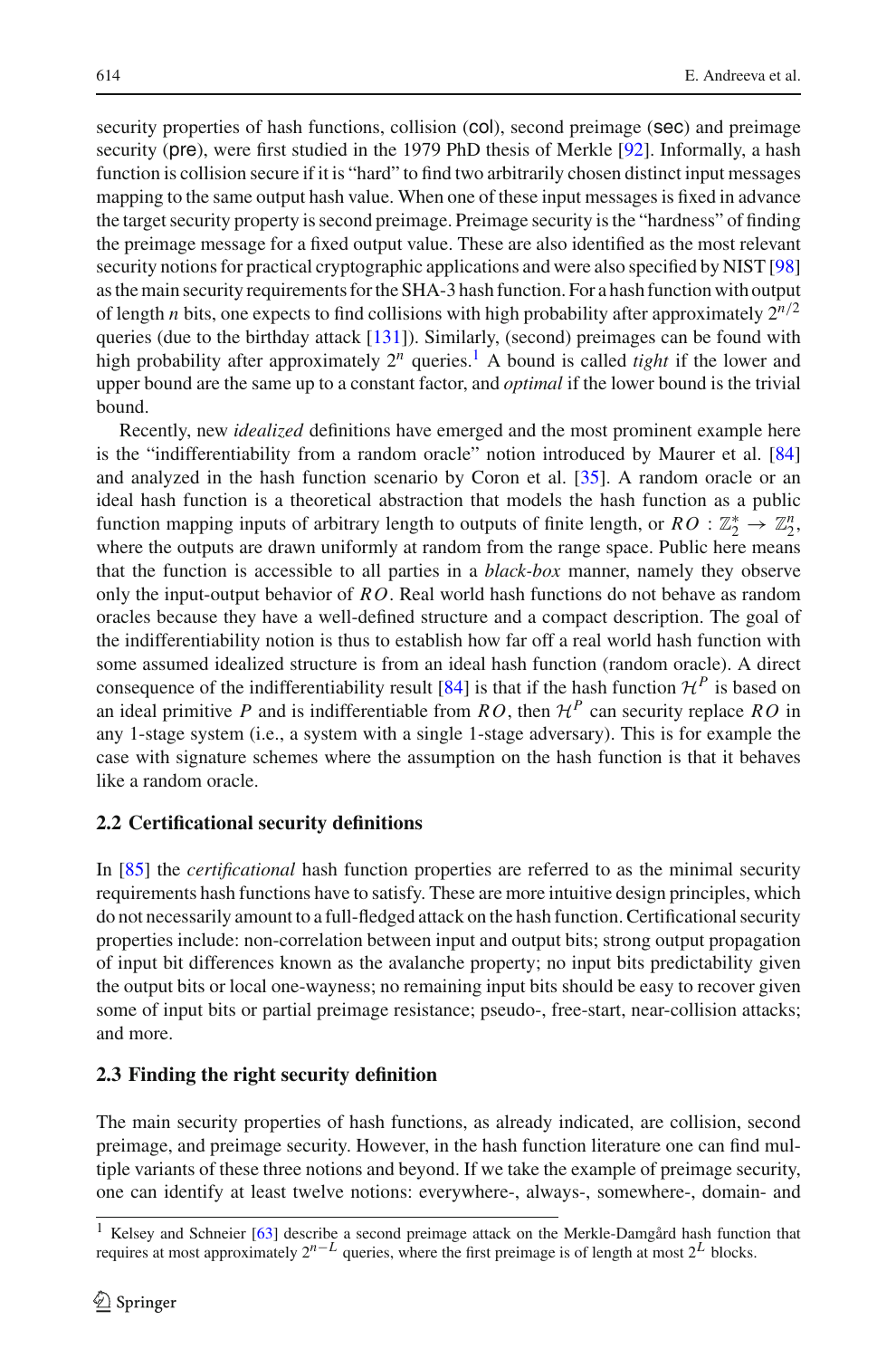range-based, adaptive, chosen forced prefix, chosen target, strengthened and enhanced, partial preimage security, and preimage awareness [\[8](#page-14-1)[,45,](#page-16-3)[62](#page-17-1)[,106,](#page-19-5)[112](#page-19-6)[,130](#page-20-1)]. It is then a valid question to ask what the right security notion for hash functions is. One solution is to pin down the concrete application and identify the concrete security properties required. This approach is however impractical because it requires a dedicated solution for the each application.

A different approach requires a close examination of the relations and separations among existing security notions, such that a set of notions with a sufficiently strong security level can be identified. Strong security notions or *super notions* which imply other (weaker) notions are desirable from practical point of view in the sense that a hash function secure with respect to the super notion also satisfies security with respect to the weaker notion. But sometimes strong security notions can be problematic when it turns out that no efficient hash function (or no hash function at all) satisfies that security property.

A recent example of such a strong notion is reset-indifferentiability [\[107\]](#page-19-7), which was proposed as a strengthening of the indifferentiability notion and which aimed to broaden the scope of indifferentiability in various cryptographic settings. However,  $[81,107]$  $[81,107]$  $[81,107]$  show that it is impossible to build any hash function which is reset-indifferentiable.

The consequence of such a result is to aim for a weaker than reset-indifferentiability but stronger than indifferentiability notion of security. Several research papers [\[12](#page-15-2)[,41,](#page-16-4)[81](#page-18-4)[,97\]](#page-18-5) attempt to come up with such definitions, but not much is known yet of what the implications of these new definitions are and which designs satisfy them. One alternative, as attempted by [\[12\]](#page-15-2), might be to establish indifferentiability results and composition theorems for only limited classes of games.

A super notion is sometimes the product of combining two or more security notions. Andreeva and Stam show in [\[8](#page-14-1)] that a collision and everywhere preimage secure hash function implies the notion of preimage security for sufficiently random input messages. Theoretical questions of this type remain still unaddressed and leave room for new security findings possibly along with the introduction of more efficient hash functions.

### **2.4 Estimating the right security complexity**

A distinct but related question here is to properly identify the target complexities of the security property as a way to improve efficiency and guarantee adequate security. For example a well-known result by Rogaway and Shrimpton [\[112](#page-19-6)] states that finding second preimages is provably harder than finding collisions, and similar for preimages (for sufficiently large hash functions). Formally, if we denote the advantage of breaking security property atk ∈ {col, sec, pre} for *H* by  $\text{Adv}_{\mathcal{H}}^{\text{atk}}$ , we have  $\Omega(q/2^n) = \text{Adv}_{\mathcal{H}}^{\text{sec}} \le \text{Adv}_{\mathcal{H}}^{\text{col}} = O(q^2/2^n)$ , and  $\Omega(q/2^n) = \text{Adv}_{\mathcal{H}}^{\text{pre}} \le \text{Adv}_{\mathcal{H}}^{\text{col}} + \varepsilon$ , where  $\varepsilon$  is negligible if  $\mathcal{H}$  is a variable input length hash function. These results imply that if a hash function is collision secure then one obtains security guarantees also for (second) preimage security albeit up to the birthday bound. Birthday bound security, however, is suboptimal for (second) preimage security and might be insufficient for practical hash functions as identified by NIST in their SHA-3 security requirements. From a practical point of view one can wonder whether it is needed to have (second) preimage security larger than the collision security  $2^{n/2}$  for reasonable values of the digest size *n*, since very often it is required that the security level against collisions is already way beyond reach for the next decades; a discussion around this topic arose when NIST was finalizing the specifications of the SHA-3 winner Keccak [\[21](#page-15-3)].

Additionally, target security levels allow to correctly interpret the tightness of the security bounds by means of reductionist security proofs.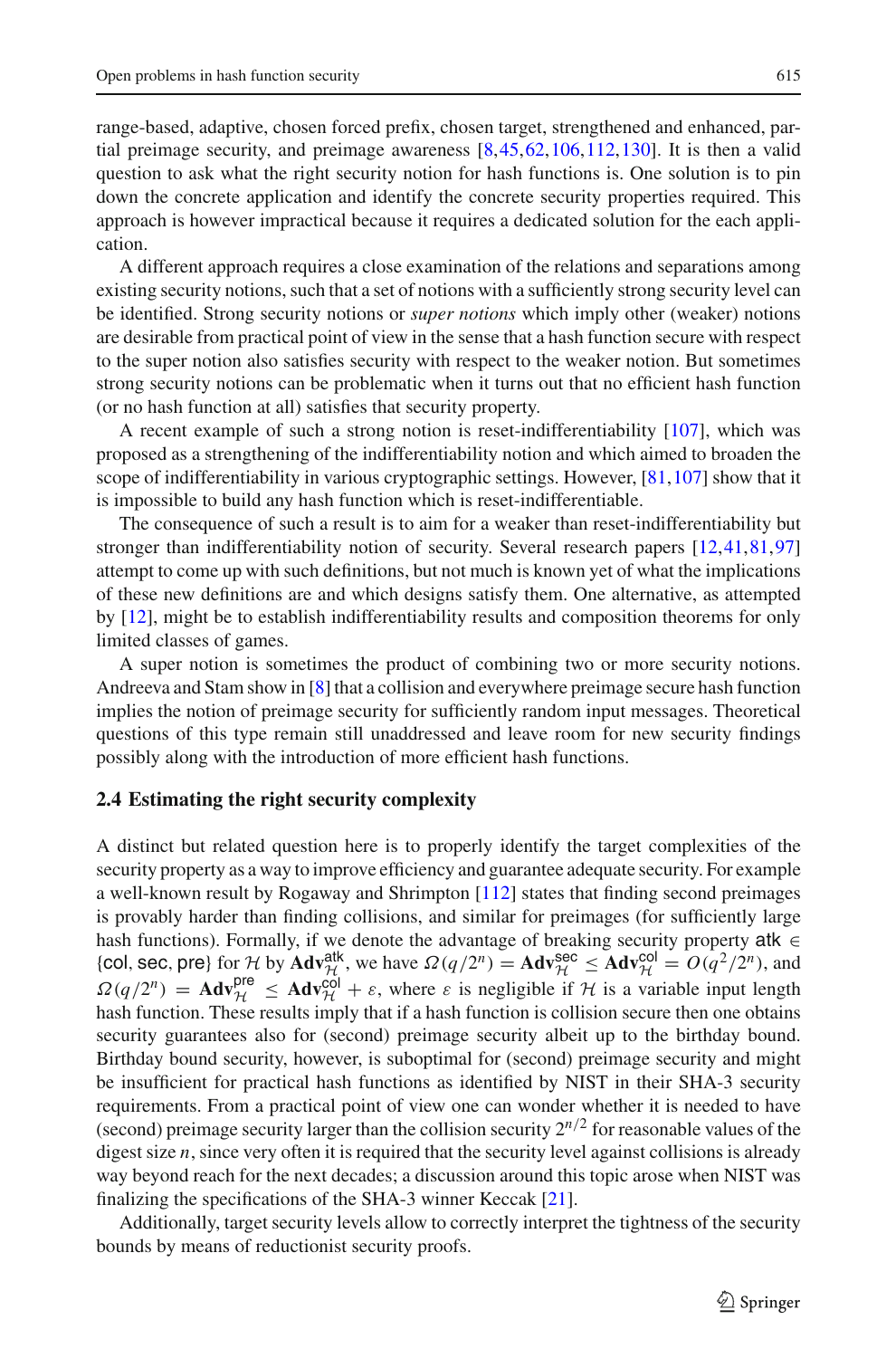### **2.5 Standard versus ideal security proofs**

One of the main debates in cryptography and in hash function research in particular is on the interpretations of ideal model versus standard model security proofs. The main disadvantage of ideal proofs is that they rely on an ideal object, be it a compression function, a block cipher, or a permutation. What ideal model proofs thus show is that the hash (compression) function built from an ideal underlying primitive is sound from a structural point of view. But these proofs convey no information for the situations where attacks can be launched on the underlying primitive. In that case it is up to the cryptanalyst to verify whether the specific vulnerabilities propagate under composition. The standard model results provide a stronger guarantee in the sense that they ensure computational security via a concrete standard assumption on the primitive. Once that assumption is proven or verified for example via means of cryptanalysis, no attack on the hash (compression) function succeeds for the guaranteed standard security property. On the other hand, standard model proofs mostly focus on preservation of compression function security properties, and it often appears to be less useful for analyzing the security of hash functions based on block ciphers or permutations (we elaborate on this in Sect. [4\)](#page-8-0).

### **2.6 Keyed hash functions**

In certain scenarios as outlined below, hash functions (could) require an additional key input *K*. The key *K* in a hash function could be:

- 1. *Long term secret key* The key is a secret parameter shared between the parties with a legitimate access to it. Hash functions with secret key inputs are also known as message authentication codes (or MACs). We refer to the seminal works of Tsudik [\[125](#page-19-8)], Preneel and van Oorschot [\[103](#page-18-6)], and Bellare et al. [\[15](#page-15-4)].
- 2. *Long term publicly-known key* This use of the key is so far more of a theoretical than practical interest. The key in this scenario is public knowledge and its use is reminiscent of the public key scenario. However, in the hash function setting no corresponding secret key is available. This is because the public key is shared in a symmetric fashion between the communicating parties. The key in such a scenario is chosen uniformly at random and provided to all parties. The hash function  $H$  can be viewed as a family of hash functions where the particular instance  $\mathcal{H}_K$  is fixed by the concrete choice of the key *K*. No hash function in use is chosen in that way.
- 3. *Per message/short term publicly-known key (salt)* Salting usually refers to the application of the key on a per message basis and finds use in password hashing as first suggested by Davies and Price [\[39\]](#page-16-5) and Merkle [\[92\]](#page-18-0). Message salting for hashing was formalized towards constructing concrete designs such as randomized hashing to strengthen the security of signatures against collision attacks. For example, in [\[55\]](#page-16-6) Halevi and Krawczyk proposed such designs in this direction that were later analyzed by Gauravaram and Knudsen in [\[51\]](#page-16-7).

### **2.7 To key or not to key**

Focusing on the latter two categories we outline some advantages and limitations of keyed hash functions:

1. *Hash function heterogeneity and improved security guarantees* The possibility of each user to fix their own hash function instance and publish the hash function key, or to fix distinct keys for specific hash function applications creates a wide range of hash functions.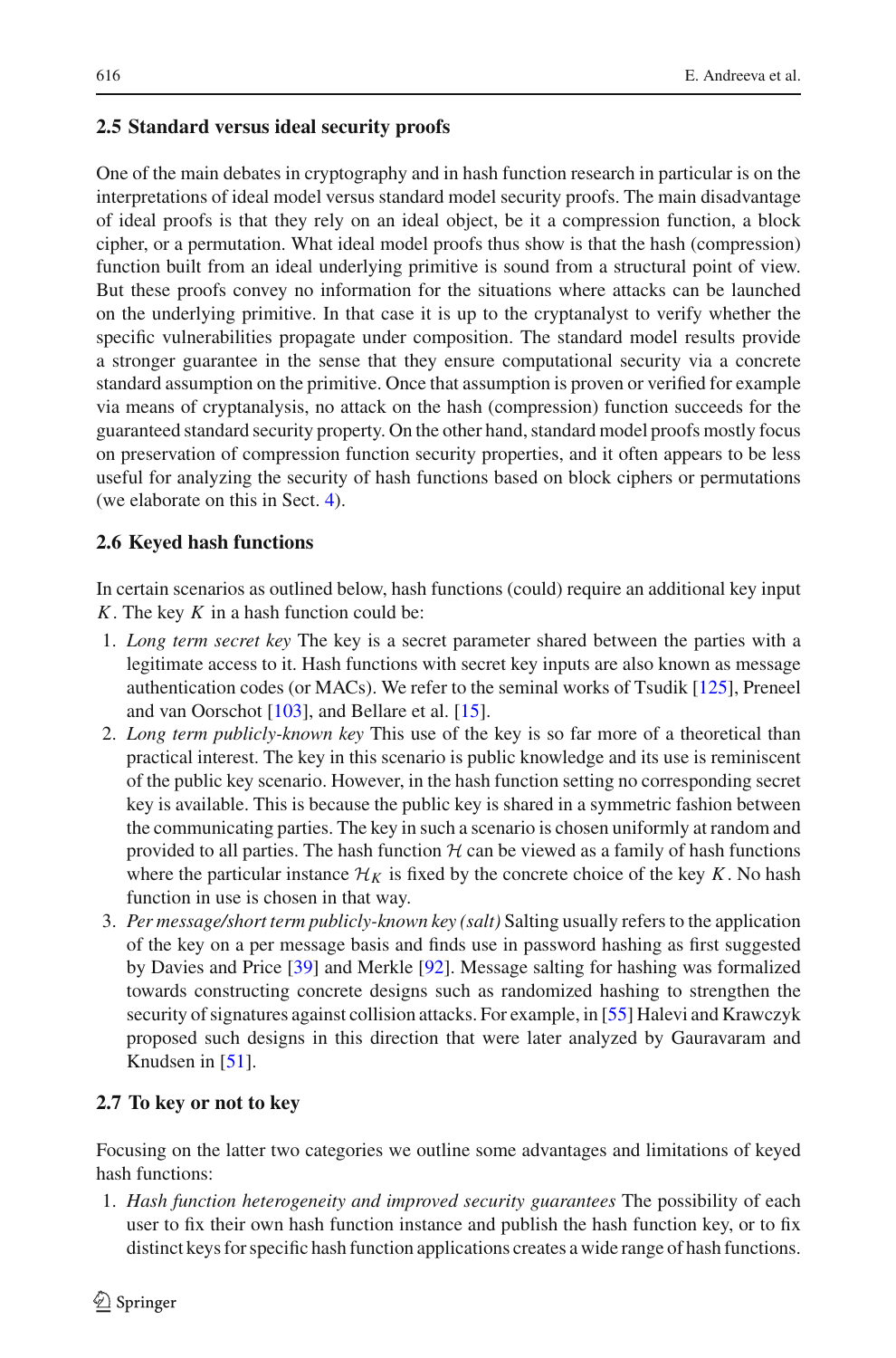up with an attack, which works equally well for any key and which breaks a concrete hash function instance in *t* steps, has to perform the same amount of work to break every subsequent member of the family. This was the main motivation to introduce salting in order to increase the security of passwords against a dictionary attack. The main goal here is to avoid degradation of the security level with the usage of the hash function. Salting for the password hashing has become de facto a standard, indicative of which is the inclusion of salt as a mandatory input in the call for submissions for the recently ended competition for the design of a password hashing algorithm  $[102]$ . While salting ensures protection against dictionary attacks, it should be taken also with care if the underlying compression function suffers vulnerabilities, such as the presence of fixed points [\[49\]](#page-16-8).

- 2. *Efficiency* A downside of the use of keyed hash functions is the possible efficiency loss. This becomes apparent in iterative hash function composition methods which repeatedly call the underlying keyed hash function primitives. Such designs suffer efficiency loss because in every iteration an additional key input is processed instead of additional message bits. This is an issue in settings where speed is paramount (e.g., hashing of large databases).
- 3. *Backwards compatibility* When introducing a keyed hash function to replace a keyless equivalent, then backwards compatibility becomes essential. A simple solution to this situation would be to fix an honestly generated and publicly-known key *K* (chosen, for example, by some trusted entity), and define the keyless hash function as  $\mathcal{H}(M) = \mathcal{H}(K, M).$
- 4. *Adversarially-chosen keys*In the long term hash key setting the security is guaranteed only if the key is honestly chosen. For common cryptographic applications of hash functions, such as digital signature schemes and key derivation mechanisms, security is indeed guaranteed for honestly generated keys. Still, in many non-standard hash function settings, the security of the hash function can be compromised in the face of adversarially-chosen keys. For example this might happen when the hash function is used as an underlying building block for another explicitly keyed cryptographic primitive. The solution for such settings would be to require a fixed, honestly-generated key by a trusted third party or to ensure that the hash function is secure even if the adversary can choose the key.

In view of these observations and mainly the specifics of the key generation process and the potential threats stemming thereof, explicitly keyed functions are not yet considered as a more "flexible" design alternative to keyless hash functions. An in-depth analysis of the implications of explicit hash function keying remains still a largely unexplored area.

# <span id="page-6-0"></span>**3 Hash functions based on compression functions**

In this section, we consider open problems related to the construction of hash functions based on compression functions. This is also known as *domain-extending* or a *mode of operation*, where a compression function *f* with a certain fixed and finite domain is extended to a hash function  $H$  with a virtually infinitely large domain.

Central to many hash function designs is the *iterated hash function principle* [\[70](#page-17-2)]: on input of an initialization vector IV, the iterated hash function  $H<sup>f</sup>$  based on the compression function *f* processes a padded message  $(M_1, \ldots, M_k)$  as follows:

$$
\mathcal{H}^{f}(\mathsf{IV}; M_1, \dots, M_k) = h_k, \text{ where:}
$$
  
\n
$$
h_0 = \mathsf{IV},
$$
  
\n
$$
h_i = f(h_{i-1}, M_i) \text{ for } i = 1, \dots, k.
$$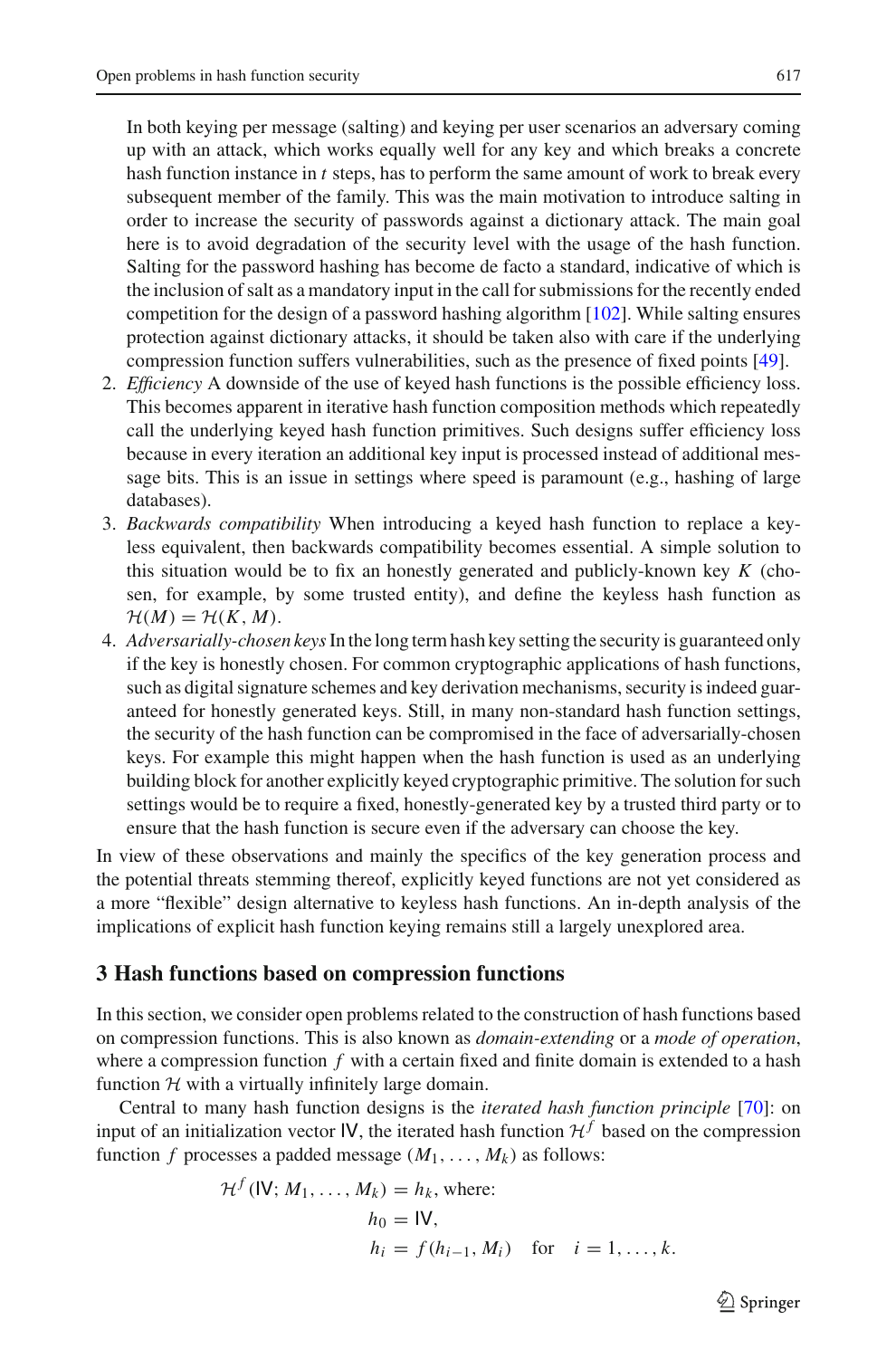This principle is also called the plain Merkle-Damgård (MD) design [\[37,](#page-16-9)[91](#page-18-8)]. The specific Merkle-Damgård padding rule ensures suffix-freeness by appending the message length in the last message block. The Merkle-Damgård principle was adopted by popular hash functions including SNERFU [\[91\]](#page-18-8), MD4 [\[108](#page-19-1)], MD5 [\[109](#page-19-2)], RIPEMD [\[43](#page-16-10)], HAVAL [\[132\]](#page-20-2), WHIRLPOOL [\[14](#page-15-0)], the SHA [\[116](#page-19-9)] family, and numerous other hash functions. Additionally, other domain extenders such as HAIFA [\[25](#page-15-5)] and dither hash [\[110\]](#page-19-10) extend the Merkle-Damgård iterative approach by including specific counters or tweak inputs to the compression function.

#### **3.1 Standard model security results**

As hash functions and compression functions conceptually target the same goals, security analysis has been traditionally performed in the *standard model*. This means that the security of *H* is expressed in terms of the standard security of *f* . The most common goal here is to exhibit a *preservation* proof; proving that if  $f$  is atk secure, then  $H$  is atk secure where atk  $\in$  {col, sec, pre}.

An important consequence of the use of suffix-free padding together with a fixed IV value iteratively as done in the plain MD (also called MD-strengthening [\[70\]](#page-17-2)) is the preservation of the collision security [\[37](#page-16-9)[,91\]](#page-18-8). The collision preservation result is generalized by [\[3](#page-14-2)] to apply for iterative domain extenders finalized by a distinct compression function *G* and/or a final transformation. Other security properties, such as second preimage and preimage security, are however not preserved in the MD design [\[6\]](#page-14-3). Andreeva et al. [\[6\]](#page-14-3) explore the atk property preservation of eleven domain extenders to find out that in fact none preserves all. This raises the open question whether it is possible at all to preserve the three main security properties in the standard model. More interestingly, none of the domain extenders preserves preimage security, resulting in the open problem whether preimage security alone is feasible in the standard model. The domain extender ROX [\[6\]](#page-14-3) is an example of an all property preserving hash function with the caveat that while the assumptions on the compression function are kept in the standard model, the construction requires the use of special state and padding masks which are generated via an ideal function. From a theoretical point of view, explicitly keyed domain extenders (keyed hash functions where the key is treated as a public input) score better with respect to satisfying standard model security notions.

We refer to Andreeva et al. [\[2](#page-14-4)] for a survey of various domain extenders in literature, along with a thorough discussion of which security properties are preserved by these modes. They also highlight certain open problems in the direction of domain extenders. In the remainder of this work, we will focus on open problems in hash function design and modular design analysis *beyond* the work of [\[2\]](#page-14-4).

#### **3.2 Ideal model security results**

In the ideal model one assumes that the underlying compression function(s) *f* of the domain extender  $H$  is an ideal function, namely a random oracle with a fixed input and output length. These are commonly referred to as generic security results, which ensure that the hash function has no structural defects.

There exist two types of security results. One type of results relates to proving a standard security property atk of *H* when *f* is an ideal function and atk  $\in$  {col, sec, pre}. Addition-ally, we have indifferentiability [\[35,](#page-16-2)[84](#page-18-2)] security results where the objective is to show that  $H$ itself behaves like a random oracle on arbitrary input lengths given that *f* is an ideal function. Indifferentiability is a stronger form of indistinguishability (or pseudorandomness), which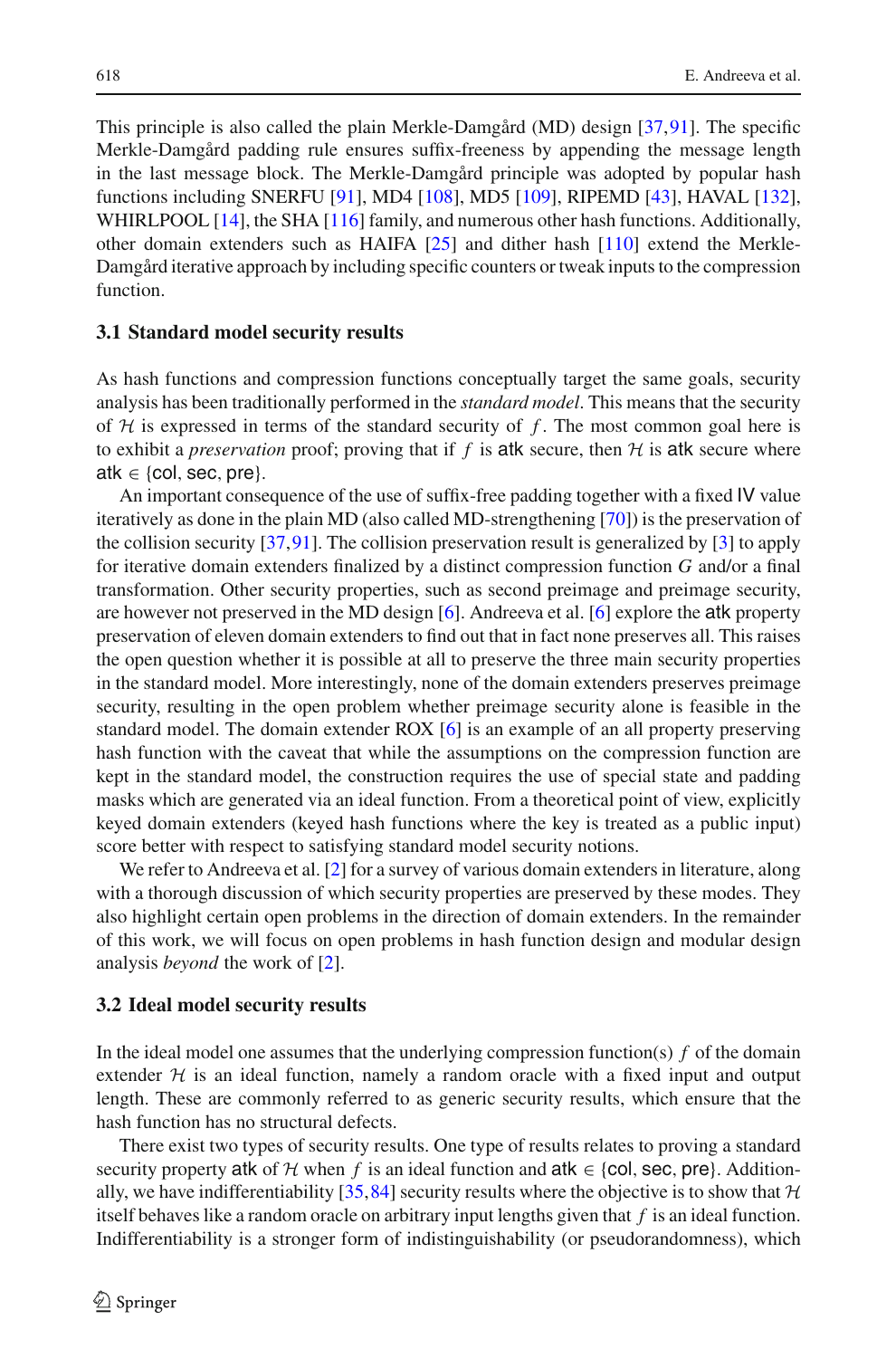is only a meaningful notion when the algorithms are keyed (e.g. block ciphers). Indifferentiability comes therefore handy in the hash function setting most notably to allow one to obtain a bound on the adversarial advantage against some atk for *H* denoted as  $\mathbf{Adv}_{\mathcal{H}}^{\text{atk}}$ : for any hash function security notion atk:  $\mathbf{A} \mathbf{v}_{\mathcal{H}}^{\text{atk}} \leq \mathbf{P} \mathbf{r}_{\mathcal{R}}^{\text{atk}} + \mathbf{A} \mathbf{d} \mathbf{v}_{\mathcal{H}}^{\text{pro}},$  where  $\mathbf{P} \mathbf{r}_{\mathcal{R}}^{\text{atk}}$  denotes the success probability of a generic attack against  $H$  behaving like a random oracle under atk. This bound is proven in [\[3](#page-14-2)].

Coron et al. [\[35\]](#page-16-2) prove that the MD design with a suffix-free padding and idealized compression function is not indifferentiable from a random oracle. Their observation formalizes the length extension attack: one can compute  $\mathcal{H}(M|M')$  from  $\mathcal{H}(M)$  and  $M'$  even without knowing *M*, which is highly undesirable for some applications (note that for simplicity abstraction is made here from padding, but this can be easily addressed). However, the MD construction *is* indifferentiable if it ends with a chopping function (where a portion of output bits are truncated) or a final transformation, both when the underlying compression function is ideal or when the hash function is based on an PGV compression function (see Sect. [4\)](#page-8-0). Also the MD design based on ideal compression function or idealized PGV construction, with prefix-free padding has been shown to be indifferentiable from a random oracle [\[33,](#page-16-11)[35](#page-16-2)[,53](#page-16-12)[,80\]](#page-18-9). Security notions such as collision resistance, are however not preserved in the MD design with prefix-free only padding in the standard model. On the other hand, domain extenders that score well on multiple property preservation, such as BCM [\[7](#page-14-5)] and XOR-(linear) hash [\[16\]](#page-15-6) still lack a security analysis under the indifferentiability notion.

### **3.3 New domain extenders**

Novel hash domain extenders based on compression functions need to come with at least comparable security and performance to SHA-2 for the respective digest sizes. Breaking the sequential structure is one direction and results in designs of a tree type. Known collision preserving tree-based hash functions are the (strengthened) Merkle tree [\[91\]](#page-18-8), XOR-tree hash [\[16\]](#page-15-6), and a variant of the latter second preimage security preserving trees [\[78](#page-17-3)[,79](#page-17-4)[,115](#page-19-11)]. The second round SHA-3 candidate hash function Skein also comes with a tree variant [\[47\]](#page-16-13). Finally, we mention the tree hash functions of Rivest et al. [\[111](#page-19-12)] and Bertoni et al. [\[18\]](#page-15-7), where the latter also analyzed the required properties of tree hash functions to obtain indifferentiable designs. Various directions exist in this area. Some of them include analysis of tree-based alternatives or generic transformations which turn a ready-made sequential domain extenders into their parallel(-izable) counterpart. A similar approach was taken in the Sakura construction by Bertoni et al. [\[23](#page-15-8)].

# <span id="page-8-0"></span>**4 Compression functions based on block ciphers**

To build secure domain extenders, we not only need to show security of composition, but also need to construct secure underlying primitives as a validation of our initial assumptions. Here, we focus on the security of compression functions as underlying hash function primitives. The traditional approach is to build compression functions on one or more block ciphers. Since the late 70s, this methodology has become the dominating approach in hash function design and plenty of hash functions have been constructed accordingly. In [\[105\]](#page-19-0), Preneel, Govaerts, and Vandewalle (PGV) analyzed and classified the 64 most natural block cipher based 2*n*-to-*n*-bit compression functions. Black et al. [\[28](#page-15-9)] formally proved twelve of the PGV functions collision and preimage secure in the ideal cipher model, including the wellknown Matyas-Meyer-Oseas [\[83\]](#page-18-10), Miyaguchi-Preneel, and Davies-Meyer [\[94\]](#page-18-11) compression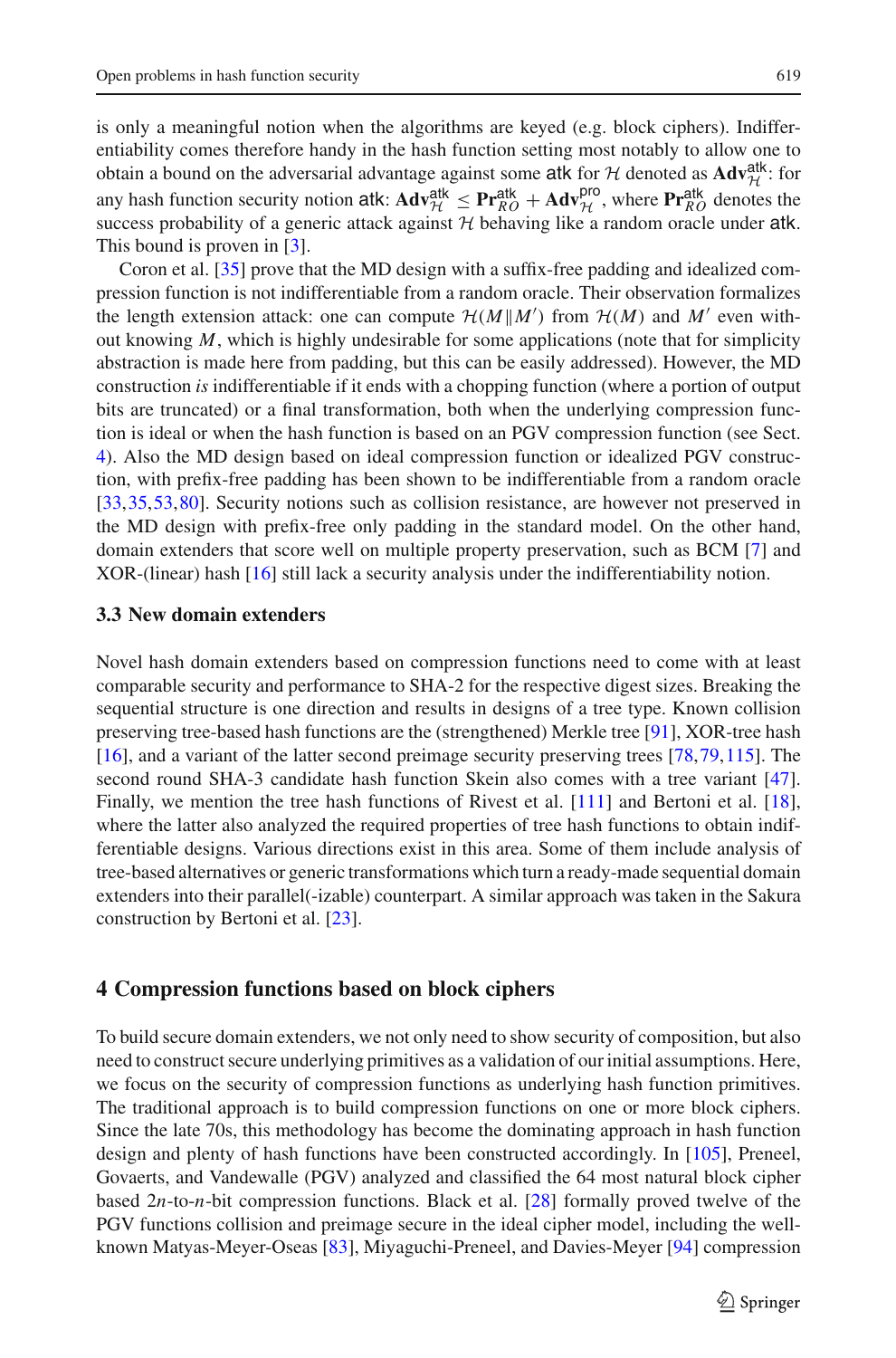| Compression<br>function | $E$ -calls     | Collision<br>security             | Preimage<br>security              | Indifferen<br>-tiability | Underlying<br>cipher |
|-------------------------|----------------|-----------------------------------|-----------------------------------|--------------------------|----------------------|
| Stam [119,120]          | 1              | $2^n$                             | $2^n$                             | 1 [87]                   |                      |
| Tandem-DM [70]          | $\overline{2}$ | $2^n$ [76]                        | $2^{2n}$ [9,77]                   | 1 [87]                   |                      |
| Abreast-DM [70]         | $\overline{2}$ | $2^n$ [48,73]                     | $2^{2n}$ [9,77]                   | 1 [87]                   |                      |
| Hirose $[58]$           | $\overline{2}$ | $2^n$                             | $2^{2n}$ [9,77]                   | 1 [87]                   |                      |
| Hirose's class [57]     | $\overline{2}$ | $2^n$                             | $2^n$ $2^{2n}$                    | 1 [87]                   |                      |
| Özen-Stam's class [99]  | $\overline{2}$ | $2^n$                             | $2^n$ $2^{2n}$                    | 1 [87]                   |                      |
| $MDC-2$ [93]            | $\overline{2}$ | 2n/2                              | $2^n$                             | 1 [87]                   |                      |
| MJH [74]                | $\overline{2}$ | 2n/2                              | $2^n$                             | 1 [87]                   |                      |
| Jetchev et al. $[61]$   | $\overline{2}$ | $2^{2n/3}$ $2^n$                  | $2^n$ . $2^{3n/2}$                | 1 [87]                   |                      |
| Mennink $[86]$          | 3              | $2^n$                             | $2^{3n/2}$                        | $2^{n/2}$ [87]           |                      |
| MDC-4 [93]              | $\overline{4}$ | $2^{5n/8}$ $2^{3n/4}$<br>[68, 88] | $2^{5n/4}$ $2^{3n/2}$<br>[68, 88] | $2^{n/4}$ [87]           |                      |
|                         |                |                                   |                                   |                          |                      |

<span id="page-9-0"></span>**Table 1** Asymptotic ideal cipher model security guarantees of double length compression functions in the classes  $DBL^{2n}$  (first) and  $DBL^{n}$  (second)

A more detailed security and efficiency comparison of some of these functions is presented by Bos et al. [\[30](#page-15-11), App. A]. If the bound is expressed as *a*.. *b*, this means that the security lower bound is *a* and the best known attack is *b*. A discussion of larger compression functions and for the case of iterated designs is given in Sect. [4](#page-8-0)

functions. All functions are shown to be differentiable from a random compression function by Kuwakado and Morii [\[69\]](#page-17-13). The results of [\[28,](#page-15-9)[105\]](#page-19-0) have been generalized in [\[29,](#page-15-12)[46](#page-16-15)[,120\]](#page-19-14). Gauravaram et al. [\[50\]](#page-16-16) introduced the modified PGV constructions and proved that twelve of them achieve indifferentiability.

Compression functions of this form are known as single (block) length functions, meaning that the output size of the function equals the block length of the block cipher. However, when a collision security level of 128 bits or more is required, a larger compression function is needed and thus a block cipher with a block length of 256 bits or more; such block ciphers are not very common. This problem can be resolved by double (block) length hashing. Double length hashing is a well-established compression function design approach with 2*n*-bit output based only on *n*-bit block ciphers.

We start by focusing on the simplest and most-studied type of double length compression functions, namely functions that compress 3*n* to 2*n* bits, and these can be divided into two classes: compression functions that internally evaluate a 2*n*-bit keyed block cipher *E* :  $\mathbb{Z}_2^{2n} \times \mathbb{Z}_2^n \to \mathbb{Z}_2^n$  (which we will call the DBL<sup>2*n*</sup> class), and ones that employ an *n*-bit keyed block cipher  $E: \mathbb{Z}_2^n \times \mathbb{Z}_2^n \to \mathbb{Z}_2^n$  (the DBL<sup>n</sup> class). A state of the art is given in Table [1.](#page-9-0) These bounds also hold in the iteration, when a proper domain extender is applied (see Sect. [3\)](#page-6-0).

# **4.1 Tight security of existing DBL2***<sup>n</sup>* **and DBL***<sup>n</sup>* **Designs**

As indicated in Table [1,](#page-9-0) there are several remaining open problems. We highlight the gap for Jetchev et al.'s construction [\[61](#page-17-11)]: the scheme is proven collision secure up to  $2^{2n/3}$  queries, but it is unknown whether this bound is tight, because no attack faster than the trivial one is known. Also for MDC-4, some non-trivial gaps remain, and it would be of interest to improve these gaps (we refer to Mennink [\[88\]](#page-18-16) for a more detailed discussion of the state of the art of MDC-2 and MDC-4).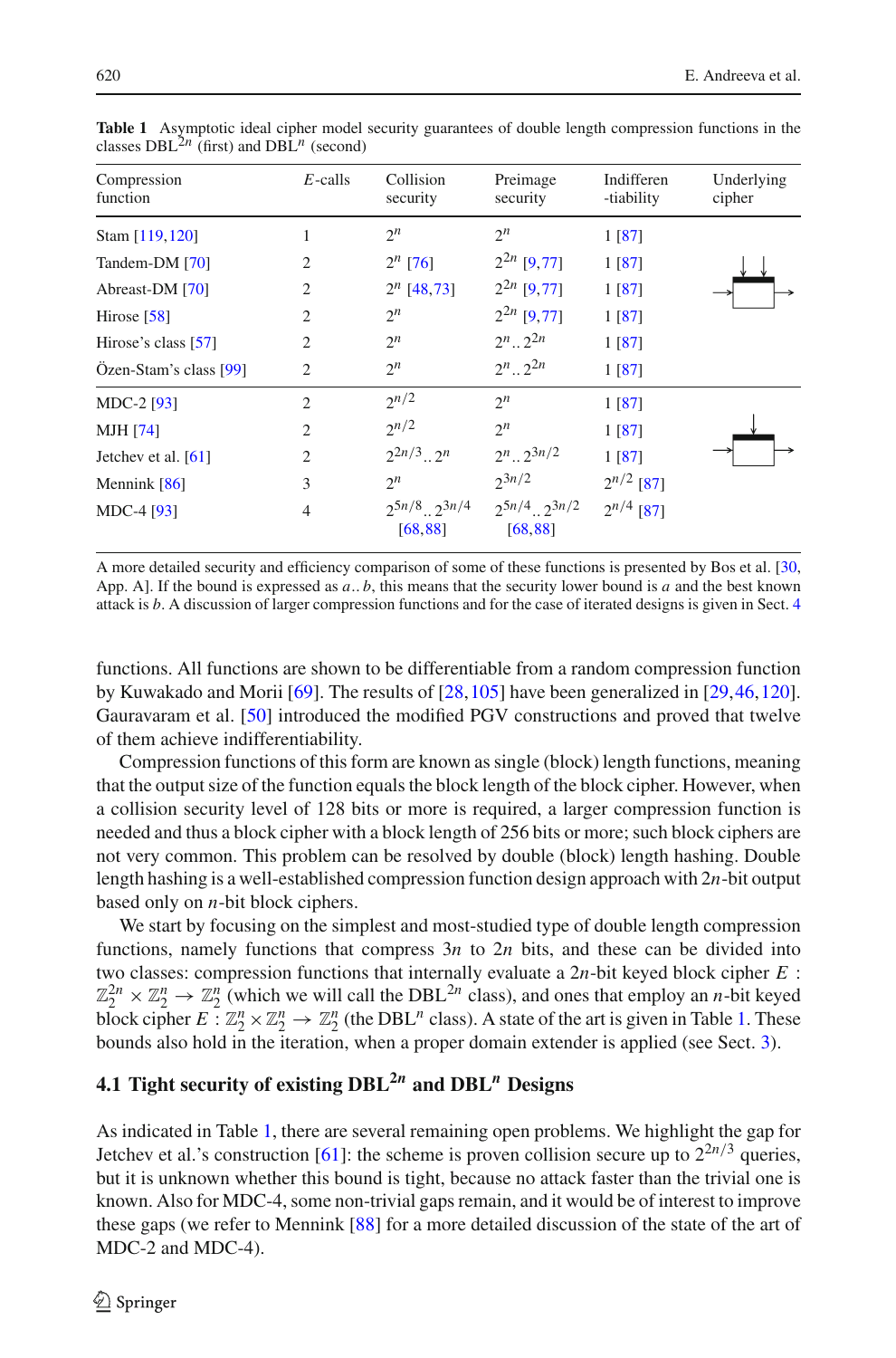# **4.2 Existing DBL2***<sup>n</sup>* **and DBL***<sup>n</sup>* **designs in iteration**

Table [1](#page-9-0) focuses on compression function security, but when evaluated in a certain mode of operation (see Sect. [3\)](#page-6-0) the state of the art is quite different.

We first consider collision and preimage resistance. While for  $DBL<sup>2n</sup>$  the security gaps are comparable in the iterated setting, the DBL*<sup>n</sup>* functions turn out to achieve much better security in the iteration. The main reason is that multiple DBL<sup>n</sup> functions (such as MDC-2, MDC-4, and MJH) are designed to achieve security in the iteration (and not necessarily at compression function level). In more detail, the following results and gaps are present:

- The MDC-2 hash function is collision secure up to  $2^{3n/5}$  queries [\[122\]](#page-19-15) while an attack in  $2^n/n$  queries exists [\[67](#page-17-14)]: this leaves a non-trivial gap  $2^{3n/5}$ ..  $2^n/n$ . Regarding preimage resistance, [\[67\]](#page-17-14) describes a tight attack on MDC-2 in 2*<sup>n</sup>* queries;
- MDC-4 in a Merkle-Damgård mode of operation achieves collision resistance between  $2^{5n/8}$ ..  $2^n$  [\[88\]](#page-18-16) and the preimage resistance between  $2^{5n/4}$ ..  $2^{3n/2}$  [\[60](#page-17-15)[,88](#page-18-16)];
- MJH is collision resistant up to  $2^n/n$  queries [\[74](#page-17-10)[,75](#page-17-16)] and preimage resistant up to  $2^n$ ..  $2^{3n/2}$  queries [\[60\]](#page-17-15);
- For Jetchev et al.'s construction, the collision gap remains in the iteration, and it is preimage resistant up to  $2^n$ ..  $2^{7n/4}$  queries;
- Similarly, Mennink's function is optimal secure in the iteration, but preimage resistant up to  $2^{3n/2}$ ..  $2^{7n/4}$  queries [\[59\]](#page-17-17).

Next, for indifferentiability, the state of the art is completely different. While many functions are differentiable at the compression function level, they are likely secure in proper modes of operation. This is for instance already shown for Hirose's, Tandem-DM, and Abreast-DM [\[96](#page-18-17)]. For all other designs, such as Jetchev et al.'s, this question remains open. Also, the compression function indifferentiability result of Mennink's and MDC-4 composes well to hash function security, but for specific hash function designs, a better bound may be achievable if the indifferentiability result is derived for the hash function *directly*.

# **4.3 Optimality**

Particularly in the DBL<sup>n</sup> class, several fundamental design questions remain open. Firstly, is it possible to achieve optimal compression function security by only using two block cipher calls? Jetchev et al.'s design is a good step in the right direction (but only  $2^{2n/3}$  security) and Mennink's makes three block cipher calls. The same question stands for the iterated scenario, where no design is proven optimally  $2^n$  collision secure (see the previous section). Secondly, Mennink's design is relatively complicated, using three block ciphers in a non-parallelizable way, with constant finite field multiplications on the side. It remains an interesting open question to come up with more efficient designs with the same or improved security. Thirdly, is it possible to construct a design that is indifferentiable in more than  $2^{n/2}$  queries, hence beyond the birthday bound of the block cipher?

# **4.4 Larger compression functions**

We discussed single length functions, mapping 2*n* to *n* bits using an *n*-bit cipher, and double length functions, mapping 3*n* to 2*n* bits using an *n*-bit cipher. The next natural step would be to extend this practice to larger functions, and most importantly to a larger output size. Of interest here is a compression function design by Knudsen and Preneel [\[65](#page-17-18)] based on linear error-correcting codes [*r*, *k*, *d*]. The idea is to use *r cn*-to-*n*-bit random functions (where *c* is usually small) in parallel to obtain a *kcn*-to-*r n*-bit compression function, where the inputs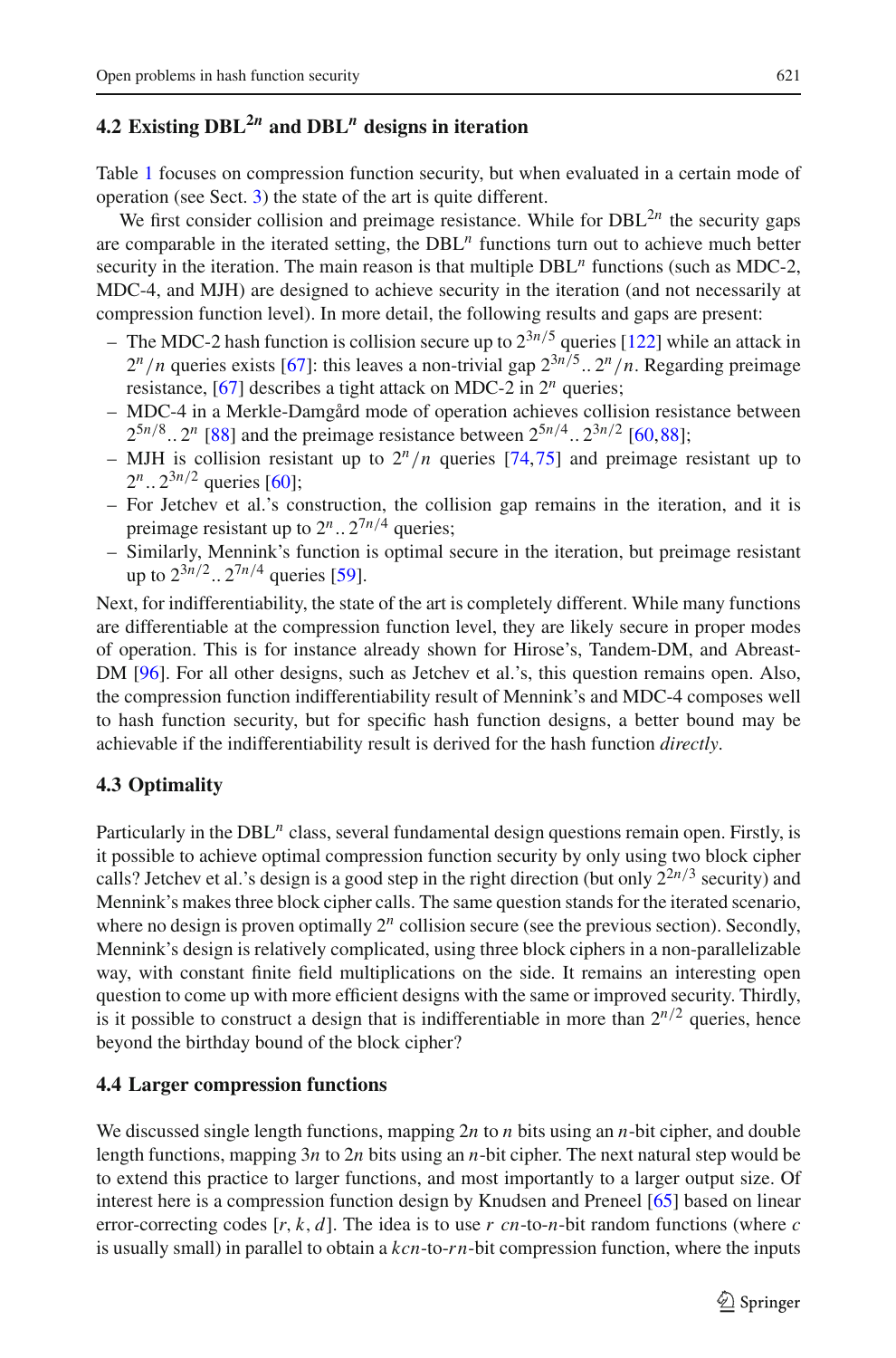to the underlying primitives are derived via the code. This compression function design has subsequently been analyzed by Watanabe [\[128](#page-19-16)], özen and Stam [\[100](#page-18-18)], Özen et al. [\[101\]](#page-18-19) and Lee [\[71](#page-17-19)].

A generalization would be to consider the design of  $(c + 1)n$ -to-*cn*-bit compression functions that achieve  $2^{cn/2}$  security, still using *n*-bit block ciphers. Abed et al. [\[1\]](#page-14-6) give a preliminary result in this direction, yet the construction uses an *n*-bit block cipher with a *cn*-bit key.

#### **4.5 Beyond the ideal cipher model**

So far, as explained in the beginning of this section, all results are in the ideal cipher model. In this case, the underlying cipher is assumed to be ideal and the security of the compression function is proven. These results, however, have to be considered with caution. Simon [\[118\]](#page-19-17) already demonstrated that no provably collision resistant hash function exists based on just a one-way permutation, and it was demonstrated by Hirose [\[56](#page-17-20)] that the security results of Black et al. [\[28](#page-15-9)] do not hold beyond the ideal cipher model. In [\[26\]](#page-15-13), Biryukov et al. present an attack on the Davies-Meyer compression function when instantiated with the AES [\[36](#page-16-17)] block cipher. A natural question to ask is how these results apply to double length hash functions.

An interesting approach in this direction is the model of ideal cipher irreducibility by Baecher et al. [\[13](#page-15-14)]. At a high level, it covers the idea of two constructions being equally secure for the same underlying blockcipher, which does not strictly need to be ideal.

#### <span id="page-11-0"></span>**5 Compression functions based on permutations**

Block cipher based hash functions are characterized by the fact that the key input to the cipher depends on the input values; this implies that the key schedule has to be strong and that it needs to be executed for every encryption call, which entails a substantial computational cost. An alternative approach is to fix one or more keys, and restrict the hash function design to use the block cipher for these keys only. The usage of fixed-key block ciphers, or alternatively *permutations*, additionally offers the benefit that one does not need to implement an entire block cipher but only a limited number of instantiations of it.

This approach was introduced by Preneel et al. [\[104](#page-18-20)]. Black et al. [\[27\]](#page-15-15) were the first to formally study these constructions, demonstrating that a 2*n*-to-*n*-bit compression function *f* using one *n*-bit permutation  $\pi$  cannot be secure. This result has been generalized by Rogaway and Steinberger [\[114](#page-19-18)], and refined by Stam [\[119\]](#page-19-13), Steinberger [\[123](#page-19-19)], and Steinberger, Sun, and Yang [\[124\]](#page-19-20). Consider any *mn*-to-*r n*-bit compression function using *k n*-bit permutations. Then, collisions can be found in at most  $(2^n)^{1-(m-r+1)/(k+1)}$  queries to the underlying primitives. Collisions and preimages can even be found in at most  $(2^n)^{1-(m-r/2)/k}$ and  $(2^n)^{1-(m-r)/k}$  queries respectively, provided the compression function satisfies the "uniformity assumption" [\[114\]](#page-19-18).

Most research in this area centered around 2*n*-to-*n*-bit compression functions. Due to the above bounds, such a construction achieves optimal 2*n*/<sup>2</sup> collision resistance *only if* it employs at least three permutations. Shrimpton and Stam [\[117\]](#page-19-21) derived a compression function of this form, originally defined on one-way functions:  $f(x_1, x_2) = f_1(x_1) \oplus f_3(f_1(x_1) \oplus f_2(x_2))$ . This function is proven collision resistant up to  $2^{n/2}$  queries, but preimages can be found after  $2^{n/2}$  queries. An automated analysis of Rogaway and Steinberger [\[113](#page-19-22)] demonstrates that these results also hold if  $f_1$ ,  $f_2$ ,  $f_3$  are defined as  $f_i(x) = x \oplus \pi_i(x)$  for permutations  $\pi_1$ ,  $\pi_2$ ,  $\pi_3$ . Rogaway and Steinberger also proved a broad class of  $2n$ -to-*n*-bit compression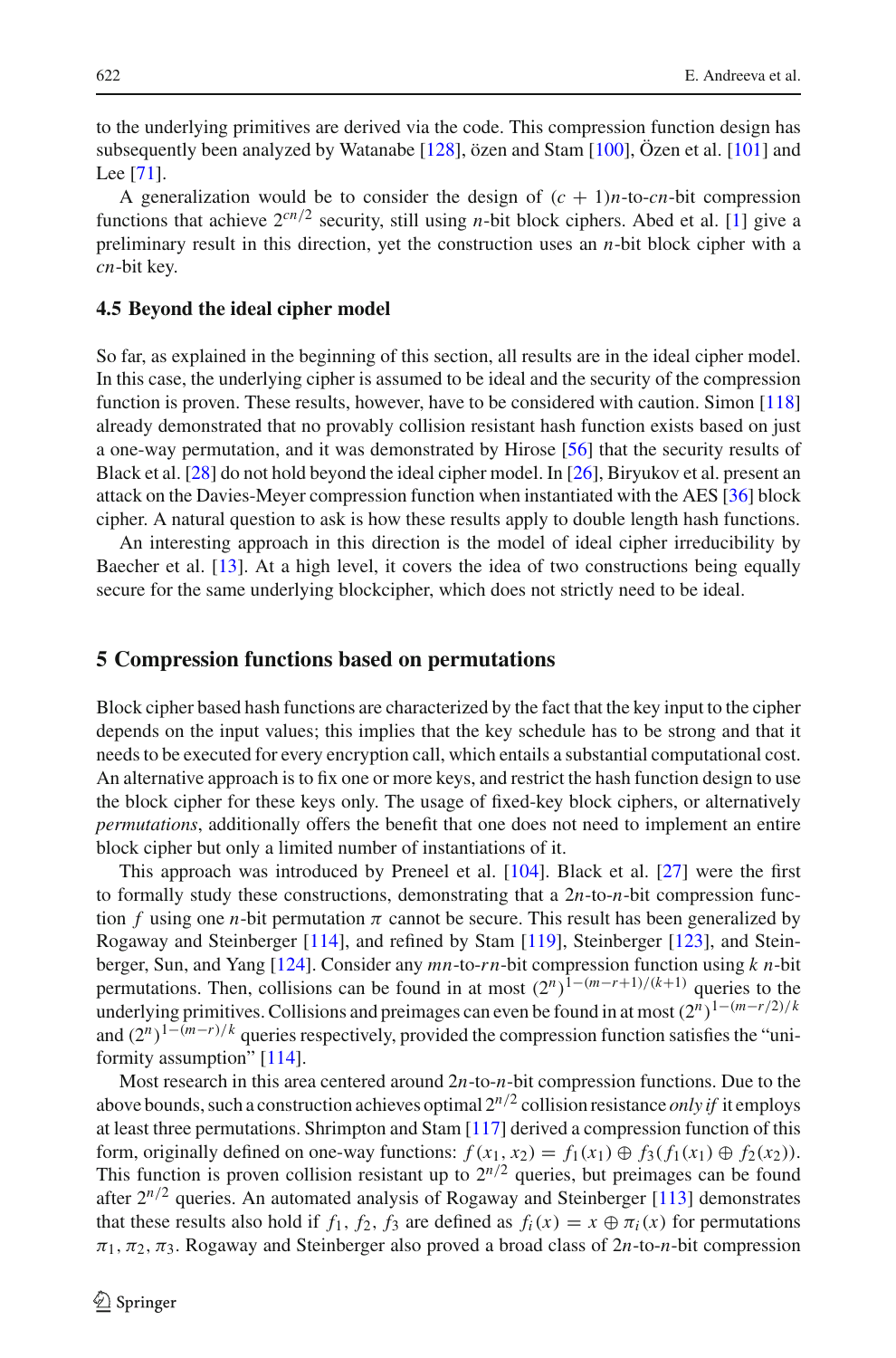functions using three distinct permutations and finite field scalar multiplications optimally collision and preimage secure (w.r.t. above bounds), and Mennink and Preneel [\[89\]](#page-18-21) considered the general 2*n*-to-*n*-bit compression functions based on three permutations. In general, this direction is well-understood.

### **5.1 Double length hashing**

Similar to compression functions based on block ciphers (Sect. [4\)](#page-8-0), the next and most logical step is 3*n*-to-2*n*-bit compression functions using *n*-bit permutations. More and more, permutation based functions are used in a wide-pipe mode of operation, hence a permutation significantly larger than the output size is employed. For instance, in the SHA-3 finalists Grøstl [\[52\]](#page-16-18), JH [\[129\]](#page-19-23), and Keccak [\[21](#page-15-3)], permutations of size varying between 512 and 1600 bits are employed to construct a hash function with a 256-bit output. This makes the direction of double length hashing based on *n*-bit permutations not only a problem of theoretical, but foremost of practical interest.

Unfortunately, the above-mentioned bounds dictate collision security of at most  $(2^n)^{1-2/(k+1)}$ , only approaching  $2^n$  in the limit. Nonetheless, it is a highly challenging research question to achieve security beyond the birthday-bound of the permutation, and already for a construction based on 4 permutations, it is an open problem to present a function that achieves  $2^{3n/5}$  collision security (this open problem was already posed by Stam in 2008 [\[119\]](#page-19-13)).

# **5.2 Indifferentiability**

Unlike the case of block cipher based compression functions (Sect. [4\)](#page-8-0), not much is known for the indifferentiability of permutation based compression functions. A interesting exception is the function  $f(x) = \pi(x) \oplus \pi^{-1}(x)$  [\[44\]](#page-16-19), which achieves  $2^{n/2}$  security. Mandal et al. [\[82\]](#page-18-22) proved that the XOR of two permutations,  $f(x) = \pi_1(x) \oplus \pi_2(x)$ , achieves  $2^{2n/3}$ indifferentiability (in [\[90](#page-18-23)], Mennink and Preneel pointed out a subtle flaw in that proof but were able to restore the original security claim). These functions are both non-compressing. Yet, it would be interesting to determine which indifferentiability guarantees the compression functions of [\[89,](#page-18-21)[113](#page-19-22)[,117](#page-19-21)] offer: by composition such guarantees immediately carry over to full hash function designs. We point out the related direction of preimage-awareness [\[45](#page-16-3)]: in this work (among others) the compression function of Shrimpton and Stam is proven preimage-aware, and under certain circumstances this result propagates to an indifferentiable hash function.

### **5.3 Sum-capture problem**

The result of Mennink and Preneel [\[89](#page-18-21)] relies on a conjecture, that (informally) bounds the number of solutions to  $a \oplus b = c$  for  $(a, b, c) \in A \times B \times C$ , where *C* is a set of random elements and *A* and *B* are two arbitrarily chosen sets of the same size as *C*. This conjecture was used to bound the number of solutions  $x_1 \oplus x_2 = x_3 \oplus \pi(x_3)$  where  $x_1, x_2, x_3$ can be selected by the adversary and  $\pi$  is a random permutation. A part of this conjecture has been proven by Steinberger [\[121\]](#page-19-24) (reconfirming a result of Babai [\[10\]](#page-15-16)). The problem and variations thereof found later adoption in, among others, digital signatures [\[64\]](#page-17-21) and the security of Even-Mansour [\[34\]](#page-16-20). It is therefore of interest to further analyze the conjecture and to improve the existing results.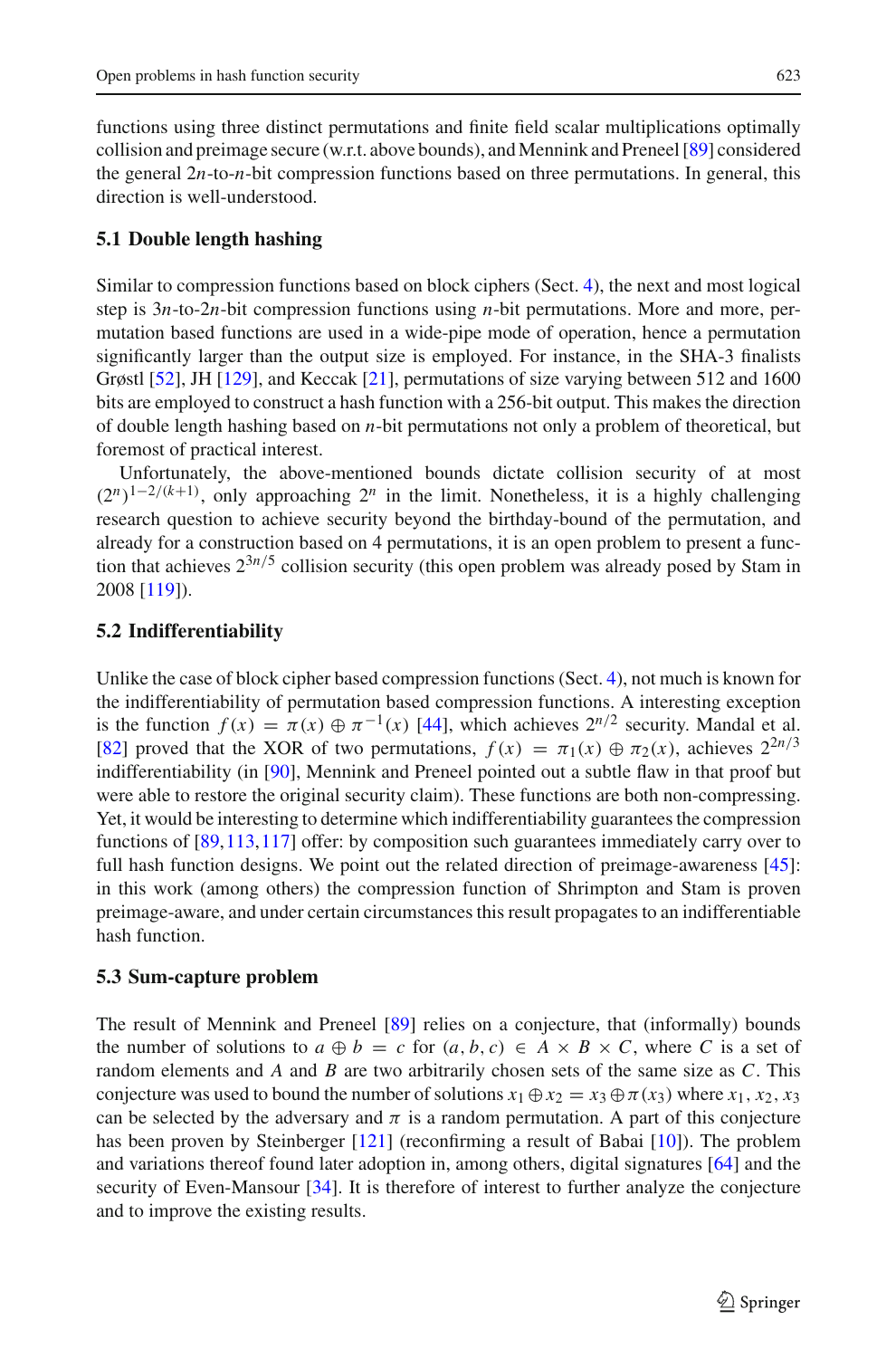# <span id="page-13-0"></span>**6 Hash functions based on permutations**

Since the introduction of sponge functions [\[22](#page-15-1)], an active research area is to construct from a permutation a secure hash function, without requiring a secure compression function. It has been a standard practice in the cryptographic community to call hash functions "sponge-like" if they bear resemblances with the original sponge design in terms of iterating a wide state and employing underlying permutations in an extraction and absorbing phases. Examples of such functions include Grindahl [\[66\]](#page-17-22) and the second round SHA-3 candidate hash functions CubeHash [\[17\]](#page-15-17), Fugue [\[129\]](#page-19-23), JH [\[21\]](#page-15-3), and Keccak [\[54\]](#page-16-21). Sponge and sponge-like functions have been subsequently generalized in the form of parazoa functions [\[4\]](#page-14-7) and the broadened Stam hash function design [\[32](#page-16-22)]. The composition claims of previous sections then do not work, and security of the hash function designs has to be derived directly. In this section, we discuss some interesting open problems regarding the construction of a hash function *H* from a permutation  $\pi$ , where the compression function (based on  $\pi$ ) need not be secure. Throughout,  $\pi$  is assumed to be an ideal permutation.

### **6.1 Generalizations**

Indifferentiability proofs are nowadays still design-specific, even if all of these proofs have some characteristics in common. On the other hand, generalized indifferentiability conventionally results in worse bounds; this happened for the parazoa functions and the broadened Stam hash function design. An interesting problem is to re-consider the problem of generalizing sponge functions. The target would be to generalize them in a possibly different fashion, in such a way that a smaller set of designs is covered but an improved bound can be obtained.

### **6.2 Preimage security**

Writing *s* to be the state size of sponge functions, and *r* the rate (the number of message bits compressed per round), sponge functions are proven indifferentiable up to  $2^{(s-r)/2}$  queries. Putting  $s = 2n + r$ , where *n* is the hash function output size, this renders indifferentiability up to  $2<sup>n</sup>$  queries. This moreover implies that such sponge function is collision secure up to  $2^{n/2}$  and (second) preimage secure up to  $2^n$  queries.

On the other hand, functions such as JH-512 are only proven to achieve  $2^{256}$  indifferentiability  $[24,95]$  $[24,95]$  $[24,95]$  and collision security  $[72]$  $[72]$ . In fact, JH-512 is proven preimage secure up to  $2^{256}$ queries only, and it still remains an open problem to prove security beyond this bound (the best known attack requires approximately  $2^{512}/512$  queries [\[24\]](#page-15-18)). This is also mentioned as an open problem in the SHA-3 classification of Andreeva et al. [\[5](#page-14-8)]. A similar remark applies to generalized designs. For instance, for specific parameter choices the same issue appears for parazoa functions. It would be interesting to determine the preimage security of parazoa functions beyond the indifferentiability bound.

# **6.3 SHA-3**

On October 2nd, 2012, NIST announced that Keccak has been selected as the winner of the SHA-3 competition. Keccak is about to be standardized and will likely become the most prominent hash function in the next decennia. It is in the line of expectation that it will not only be used as a "simple" hash function, but that it will fulfill different purposes too. Several extensions and variant modes of operation for Keccak have already appeared [\[19](#page-15-19)[,20,](#page-15-20) [23\]](#page-15-8). Additionally, the ongoing CAESAR competition for the design of a new authenticated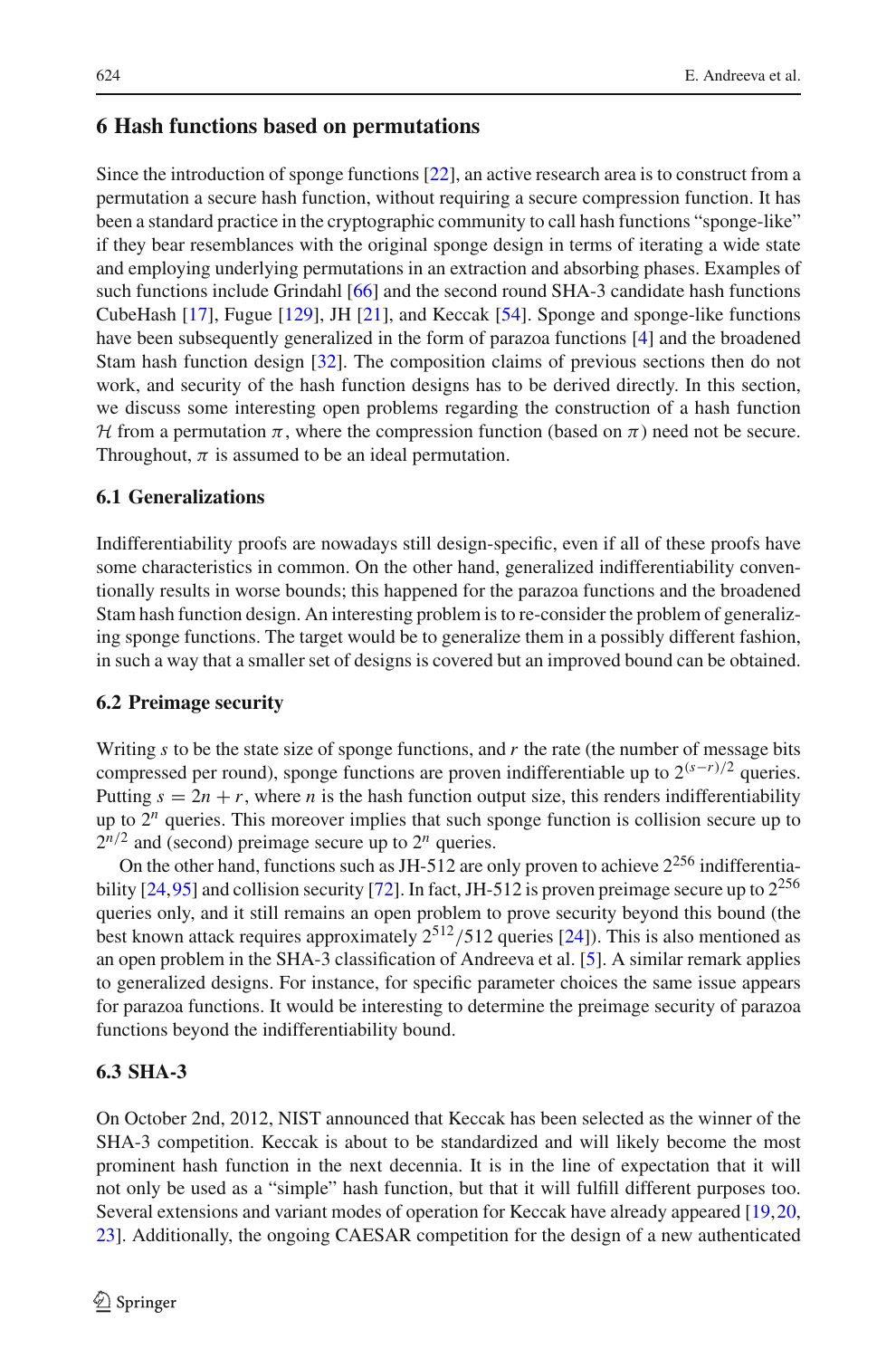encryption scheme [\[31\]](#page-15-21) received various designs that were in some way based on the sponge in general or SHA-3 in particular. This area still leaves many open problems that are beyond the scope of this paper.

# <span id="page-14-0"></span>**7 Conclusions**

We summarized the state of the art on generic hash function security, considering the design of a hash function based on a compression function as well as the design of a compression function from one or more block ciphers of permutations. In each of these directions, we pointed out relevant open problems.

The study of open problems in cryptography is highly relevant. Both the theoretical and practical approaches result in better security bounds and guarantees and in a better understanding of what is achievable and what isn't. It also allows for the timely identification of problems and may preclude misuses.

As a final remark, we note that some proofs in literature are quite generic. These proofs conventionally consist of dividing a hard problem into multiple smaller problems. These smaller problems often show similarities, and automated proof techniques will likely contribute to an easier and more convincing validation of proofs. Rogaway and Steinberger [\[113\]](#page-19-22) developed an automated proof technique to analyze permutation based compression functions, and similarly, automated techniques have been developed for the indifferentiability of the Merkle-Damgård hash function research by Backes et al. [\[11\]](#page-15-22) and Daubignard et al. [\[38\]](#page-16-23). Indifferentiability proofs for hash functions will definitely benefit from automated techniques because they tend to be intricate and difficult to verify.

**Acknowledgments** This work was supported in part by the Research Council KU Leuven: GOA TENSE (GOA/11/007). Elena Andreeva and Bart Mennink are Postdoctoral Fellows of the Research Foundation— Flanders (FWO).

# <span id="page-14-6"></span>**References**

- 1. Abed F., Forler C., List E., Lucks S., Wenzel J.: Counter-bDM: a provably secure family of multi-blocklength compression functions. In: Progress in Cryptology—AFRICACRYPT 2014. Lecture Notes in Computer Science, vol. 8469, pp. 440–458. Springer, Heidelberg (2014).
- <span id="page-14-4"></span>2. Andreeva E., Mennink B., Preneel B.: Security properties of domain extenders for cryptographic hash functions. J. Inf. Process. Syst. **6**(4), 453–480 (2010).
- <span id="page-14-2"></span>3. Andreeva E., Mennink B., Preneel B.: Security reductions of the second round SHA-3 candidates. In: Information Security Conference—ISC 2010. Lecture Notes in Computer Science, vol. 6531, pp. 39–53. Springer, Heidelberg (2010).
- <span id="page-14-7"></span>4. Andreeva E., Mennink B., Preneel B.: The parazoa family: generalizing the sponge hash functions. Int. J. Inf. Secur. **11**(3), 149–165 (2012).
- <span id="page-14-8"></span>5. Andreeva E., Mennink B., Preneel B., Škrobot M.: Security analysis and comparison of the SHA-3 Finalists BLAKE. In: Grøstl J.H., Keccak and Skein (eds.) Progress in Cryptology—AFRICACRYPT 2012. Lecture Notes in Computer Science, vol. 7374, pp. 287–305. Springer, Heidelberg (2012).
- <span id="page-14-3"></span>6. Andreeva E., Neven G., Preneel B., Shrimpton T.: Seven-property-preserving iterated hashing: ROX. In: Advances in Cryptology—ASIACRYPT 2007. Lecture Notes in Computer Science, vol. 4833, pp. 130–146. Springer, Heidelberg (2007).
- <span id="page-14-5"></span>7. Andreeva E., Preneel B.: A three-property-secure hash function. In: Selected Areas in Cryptography 2008. Lecture Notes in Computer Science, vol. 5381, pp. 228–244. Springer, Heidelberg (2008).
- <span id="page-14-1"></span>8. Andreeva E., Stam M.: The symbiosis between collision and preimage resistance. In: IMA International Conference 2011. Lecture Notes in Computer Science, vol. 7089, pp. 152–171. Springer, Heidelberg (2011).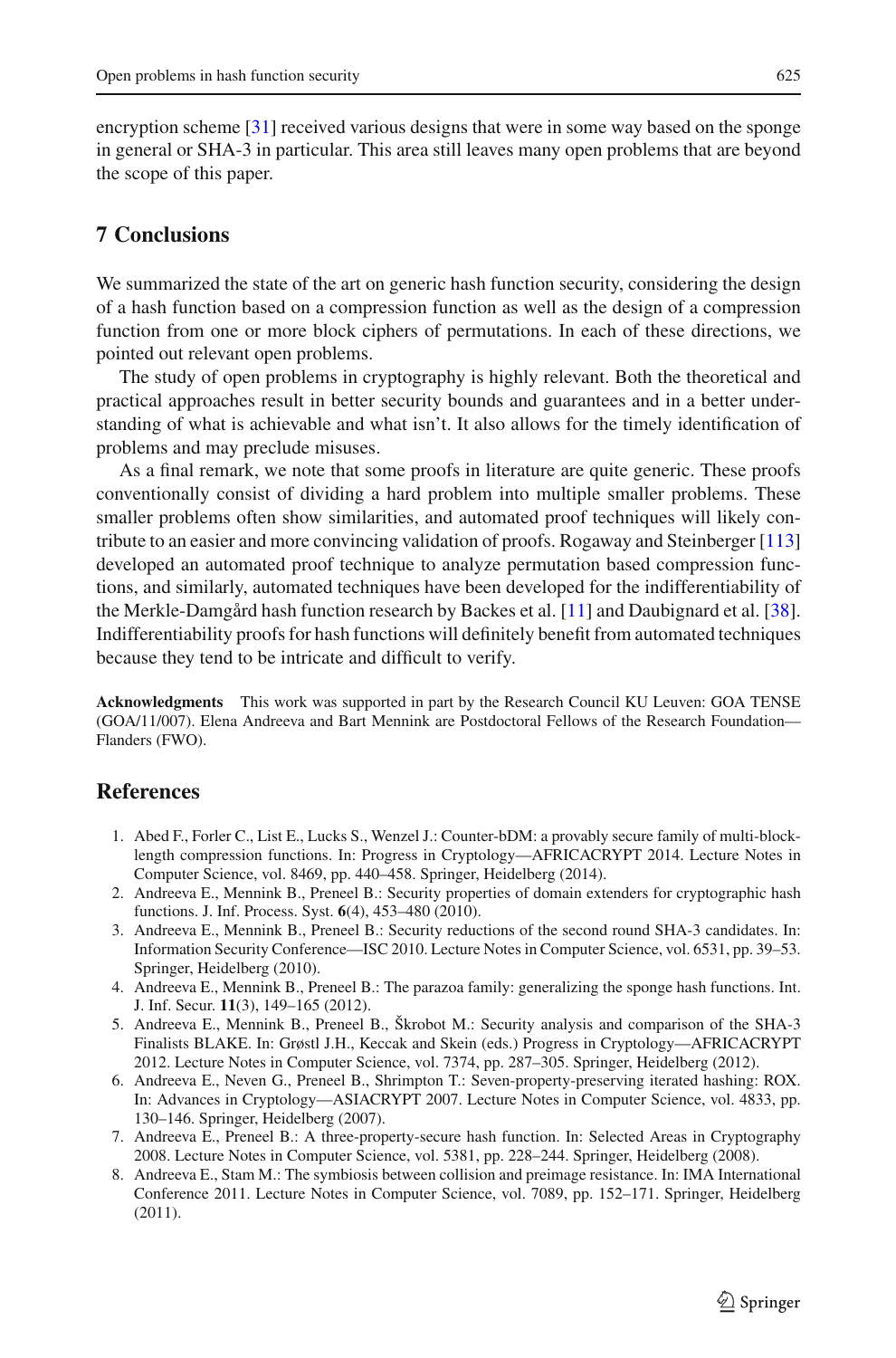- <span id="page-15-10"></span>9. Armknecht F., Fleischmann E., Krause M., Lee J., Stam M., Steinberger J.P.: The preimage security of double-block-length compression functions. In: Advances in Cryptology—ASIACRYPT 2011. Lecture Notes in Computer Science, vol. 7073, pp. 233–251. Springer, Heidelberg (2011).
- <span id="page-15-16"></span>10. Babai L.: The Fourier Transform and Equations over Finite Abelian Groups (Lecture Notes, version 1.3) (2002). [http://people.cs.uchicago.edu/laci/reu02/fourier.pdf.](http://people.cs.uchicago.edu/laci/reu02/fourier.pdf)
- <span id="page-15-22"></span>11. Backes M., Barthe G., Berg M., Grégoire B., Kunz C., Skoruppa M., Béguelin S.Z.: Verified security of Merkle-Damgård. In: Computer Security Foundations Symposium—CSF 2012. pp. 354–368. IEEE Comput. Soc. (2012).
- <span id="page-15-2"></span>12. Baecher P., Brzuska C., Mittelbach A.: Reset indifferentiability and its consequences. In: Advances in Cryptology—ASIACRYPT 2013 (I). Lecture Notes in Computer Science, vol. 8269, pp. 154–173. Springer, Heidelberg (2013).
- <span id="page-15-14"></span>13. Baecher P., Farshim P., Fischlin M., Stam M.: Ideal-cipher (ir)reducibility for blockcipher-based hash functions. In: Advances in Cryptology—EUROCRYPT 2013. Lecture Notes in Computer Science, vol. 7881, pp. 426–443. Springer, Heidelberg (2013).
- <span id="page-15-0"></span>14. Barreto P., Rijmen V.: The WHIRLPOOL hashing function (2003). [http://www.larc.usp.br/pbarreto/](http://www.larc.usp.br/pbarreto/whirlpool.zip) [whirlpool.zip.](http://www.larc.usp.br/pbarreto/whirlpool.zip)
- <span id="page-15-4"></span>15. Bellare M., Canetti R., Krawczyk H.: A modular approach to the design and analysis of authentication and key exchange protocols (extended abstract). In: Proceedings of the Thirtieth Annual ACM Symposium on the Theory of Computing. pp. 419–428. ACM (1998).
- <span id="page-15-6"></span>16. Bellare M., Rogaway P.: Collision-resistant hashing: towards making UOWHFs practical. In: Advances in Cryptology—CRYPTO '97. Lecture Notes in Computer Science, vol. 1294, pp. 470–484. Springer, Heidelberg (1997).
- <span id="page-15-17"></span>17. Bernstein D.: CubeHash specificatio. Submission to NIST's SHA-3 Competition (2009).
- <span id="page-15-7"></span>18. Bertoni G., Daemen J., Peeters M., Assche G.: Sufficient conditions for sound tree and sequential hashing modes. Cryptol. ePrint Arch. Report 2009/210 (2009).
- <span id="page-15-19"></span>19. Bertoni G., Daemen J., Peeters M., Assche G.: Duplexing the sponge: single-pass authenticated encryption and other applications. In: Selected Areas in Cryptography 2011. Lecture Notes in Computer Science, vol. 7118, pp. 320–337. Springer, Heidelberg (2011).
- <span id="page-15-20"></span>20. Bertoni G., Daemen J., Peeters M., Assche G.: On the security of the keyed sponge construction. In: Symmetric Key Encryption Workshop (SKEW 2011) (2011).
- <span id="page-15-3"></span>21. Bertoni G., Daemen J., Peeters M., Assche G.: The KECCAK sponge function family, submission to NIST's SHA-3 competition (2011).
- <span id="page-15-1"></span>22. Bertoni G., Daemen J., Peeters M., Assche G.: Sponge functions (ECRYPT Hash Function Workshop 2007).
- <span id="page-15-8"></span>23. Bertoni G., Daemen J., Peeters M., Van Assche G.: Sakura: a flexible coding for tree hashing. In: Applied Cryptography and Network Security—ACNS 2014. Lecture Notes in Computer Science, vol. 8479, pp. 217–234. Springer, Heidelberg (2014).
- <span id="page-15-18"></span>24. Bhattacharyya R., Mandal A., Nandi M.: Security analysis of the mode of JH hash function. In: Fast Software Encryption 2010. Lecture Notes in Computer Science, vol. 6147, pp. 168–191. Springer, Heidelberg (2010).
- <span id="page-15-5"></span>25. Biham E., Dunkelman O.: A framework for iterative hash functions—HAIFA. Cryptology ePrint Archive, Report 2007/278 (2007).
- <span id="page-15-13"></span>26. Biryukov A., Khovratovich D., Nikolić I.: Distinguisher and related-key attack on the full AES-256. In: Advances in Cryptology—CRYPTO 2009. Lecture Notes in Computer Science, vol. 5677, pp. 231–249. Springer, Heidelberg (2009).
- <span id="page-15-15"></span>27. Black J., Cochran M., Shrimpton T.: On the impossibility of highly-efficient blockcipher-based hash functions. In: Advances in Cryptology—EUROCRYPT 2005. Lecture Notes in Computer Science, vol. 3494, pp. 526–541. Springer, Heidelberg (2005).
- <span id="page-15-9"></span>28. Black J., Rogaway P., Shrimpton T.: Black-box analysis of the block-cipher-based hash-function constructions from PGV. In: Advances in Cryptology—CRYPTO 2002. Lecture Notes in Computer Science, vol. 2442, pp. 320–335. Springer, Heidelberg (2002).
- <span id="page-15-12"></span>29. Black J., Rogaway P., Shrimpton T., Stam M.: An analysis of the blockcipher-based hash functions from PGV. J. Cryptol. **23**(4), 519–545 (2010).
- <span id="page-15-11"></span>30. Bos J., Özen O., Stam M.: Efficient hashing using the AES instruction set. In: Cryptographic Hardware and Embedded Systems—CHES 2011. Lecture Notes in Computer Science, vol. 6917, pp. 507–522. Springer, Heidelberg (2011).
- <span id="page-15-21"></span>31. CAESAR: Competition for Authenticated Encryption: Security, Applicability, and Robustness (2014). [http://competitions.cr.yp.to/caesar.html.](http://competitions.cr.yp.to/caesar.html)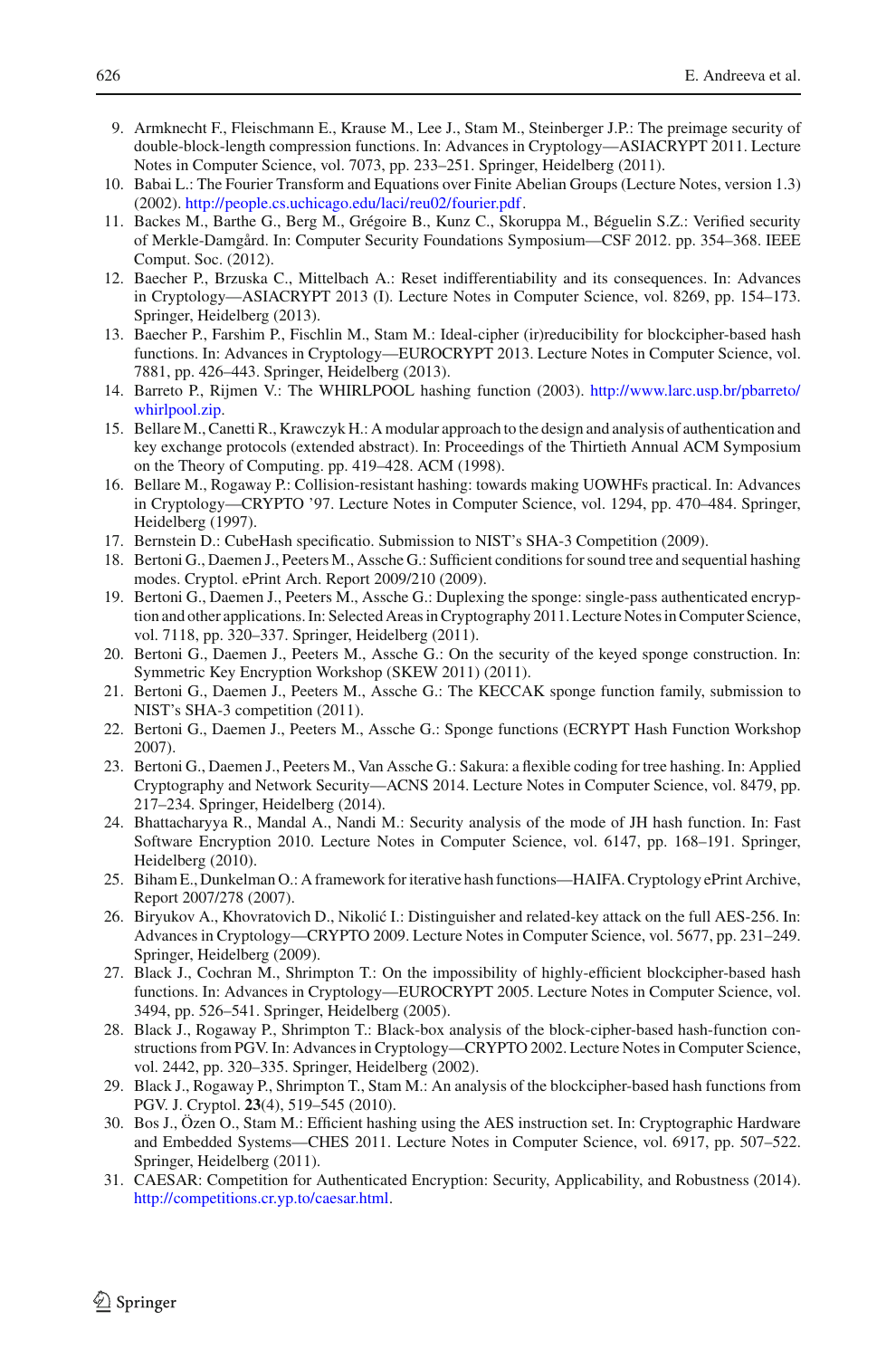- <span id="page-16-22"></span>32. Canteaut A., Fuhr T., Naya-Plasencia M., Paillier P., Reinhard J.R., Videau M.: A unified indifferentiability proof for permutation-or block cipher-based hash functions. Cryptology ePrint Archive, Report 2012/363 (2012).
- <span id="page-16-11"></span>33. Chang D., Lee S., Nandi M., Yung M.: Indifferentiable security analysis of popular hash functions with prefix-free padding. In: Advances in Cryptology—ASIACRYPT 2006. Lecture Notes in Computer Science, vol. 4284, pp. 283–298. Springer, Heidelberg (2006).
- <span id="page-16-20"></span>34. Chen S., Lampe R., Lee J., Seurin Y., Steinberger J.P.: Minimizing the two-round Even-Mansour cipher. In: Advances in Cryptology—CRYPTO 2014 (I). Lecture Notes in Computer Science, vol. 8616, pp. 39–56. Springer, Heidelberg (2014).
- <span id="page-16-2"></span>35. Coron J., Dodis Y., Malinaud C., Puniya P.: Merkle-Damgård revisited: how to construct a hash function. In: Advances in Cryptology—CRYPTO 2005. Lecture Notes in Computer Science, vol. 3621, pp. 430– 448. Springer, Heidelberg (2005).
- <span id="page-16-17"></span>36. Daemen J., Rijmen V.: The Design of Rijndael: AES—The Advanced Encryption Standard. Springer, Berlin (2002).
- <span id="page-16-9"></span>37. Damgård I.: A design principle for hash functions. In: Advances in Cryptology—CRYPTO '89. Lecture Notes in Computer Science, vol. 435, pp. 416–427. Springer, Heidelberg (1990).
- <span id="page-16-23"></span>38. Daubignard M., Lafourcade P., Lakhnech Y.: Generic indifferentiability proofs of hash designs. In: Computer Security Foundations Symposium—CSF 2012. Lecture Notes in Computer Science, IEEE Computer Society, Washington, pp. 340–353 (2012).
- <span id="page-16-5"></span>39. Davies, D.W., Price, W.L.: Security for Computer Networks—an Introduction to Data Security in Teleprocessing and Electronic Funds Transfer (2. ed.). Wiley Series in Communication and Distributed Systems (1989).
- <span id="page-16-1"></span>40. Dean R.: Formal Aspects of Mobile Code Security. Ph.D. thesis, Princeton University, Princeton (1999).
- <span id="page-16-4"></span>41. Demay G., Gaži P., Hirt M., Maurer U.: Resource-restricted indifferentiability. In: Advances in Cryptology—EUROCRYPT 2013. Lecture Notes in Computer Science, vol. 7881, pp. 664–683. Springer, Heidelberg (2013).
- <span id="page-16-0"></span>42. Diffie W., Hellman M.: New directions in cryptography. IEEE Trans. Inf. Theory **22**(6), 655–654 (1976).
- <span id="page-16-10"></span>43. Dobbertin H., Bosselaers A., Preneel B.: RIPEMD-160: a strengthened version of RIPEMD. In: Fast Software Encryption '96. Lecture Notes in Computer Science, vol. 1039, pp. 71–82. Springer, Heidelberg (1996).
- <span id="page-16-19"></span>44. Dodis Y., Pietrzak K., Puniya P.: A new mode of operation for block ciphers and length-preserving MACs. In: Advances in Cryptology—EUROCRYPT 2008. Lecture Notes in Computer Science, vol. 4965, pp. 198–219. Springer, Heidelberg (2008).
- <span id="page-16-3"></span>45. Dodis Y., Ristenpart T., Shrimpton T.: Salvaging Merkle-Damgård for practical applications. In: Advances in Cryptology—EUROCRYPT 2009. Lecture Notes in Computer Science, vol. 5479, pp. 371–388. Springer, Heidelberg (2009).
- <span id="page-16-15"></span>46. Duo L., Li C.: Improved collision and preimage resistance bounds on PGV schemes. Cryptology ePrint Archive, Report 2006/462 (2006).
- <span id="page-16-13"></span>47. Ferguson N., Lucks S., Schneier B., Whiting D., Bellare M., Kohno T., Callas J., Walker J.: The Skein Hash Function Family, submission to NIST's SHA-3 competition (2009).
- <span id="page-16-14"></span>48. Fleischmann E., Gorski M., Lucks S.: Security of cyclic double block length hash functions. In: IMA International Conference 2009. Lecture Notes in Computer Science, vol. 5921, pp. 153–175. Springer, Heidelberg (2009).
- <span id="page-16-8"></span>49. Gauravaram P.: Security analysis of salt||password hashes. In: Advanced Computer Science Applications and Technologies—ACSAT 2012, pp. 25–30. IEEE (2012).
- <span id="page-16-16"></span>50. Gauravaram P., Bagheri N., Knudsen L.R.: Building indifferentiable compression functions from the PGV compression functions. Des. Codes Cryptogr. doi[:10.1007/s10623-014-0020-z](http://dx.doi.org/10.1007/s10623-014-0020-z) (2014).
- <span id="page-16-7"></span>51. Gauravaram P., Knudsen L.R.: Security analysis of randomize-hash-then-sign digital signatures. J. Cryptol. **25**(4), 748–779 (2012).
- <span id="page-16-18"></span>52. Gauravaram P., Knudsen L.R., Matusiewicz K., Mendel F., Rechberger C., Schläffer M., Thomsen S.: Grøstl—a SHA-3 candidate. Submitted to NIST's SHA-3 Competition (2011).
- <span id="page-16-12"></span>53. Gong Z., Lai X., Chen K.: A synthetic indifferentiability analysis of some block-cipher-based hash functions. Des. Codes Cryptogr. **48**(3), 293–305 (2008).
- <span id="page-16-21"></span>54. Halevi S., Hall W., Jutla C.: The hash function "Fugue". Submitted to NIST's SHA-3 Competition (2009).
- <span id="page-16-6"></span>55. Halevi S., Krawczyk H.: Strengthening digital signatures via randomized hashing. In: Advances in Cryptology—CRYPTO 2006. Lecture Notes in Computer Science, vol. 4117, pp. 41–59. Springer, Heidelberg (2006).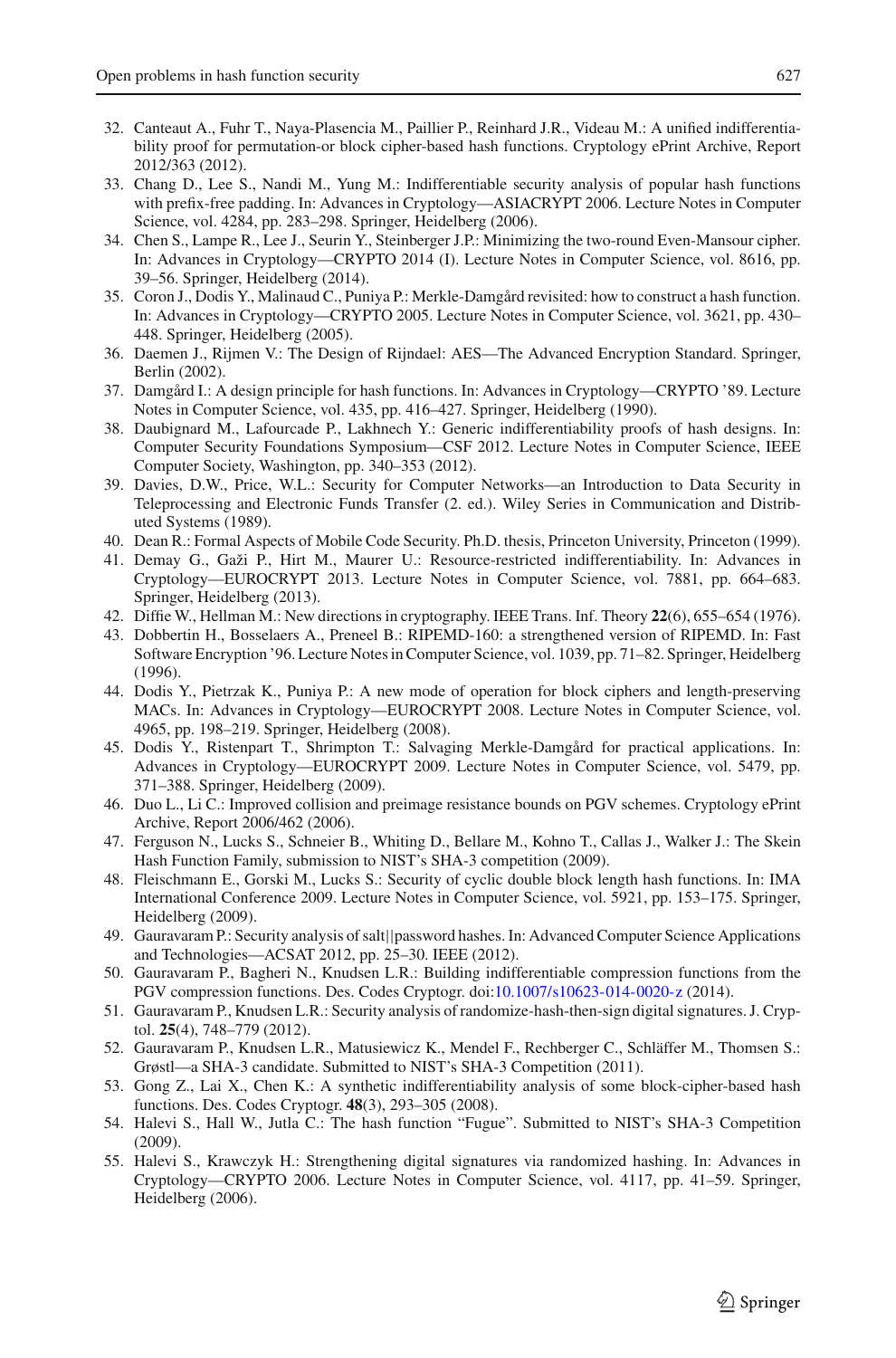- <span id="page-17-20"></span>56. Hirose S.: Secure block ciphers are not sufficient for one-way hash functions in the preneel-govaertsvandewalle mode. In: Selected Areas in Cryptography 2002. Lecture Notes in Computer Science, vol. 2595, pp. 339–352. Springer, Heidelberg (2003).
- <span id="page-17-9"></span>57. Hirose S.: Provably secure double-block-length hash functions in a black-box model. In: Information Security and Cryptology—ICISC 2004. Lecture Notes in Computer Science, vol. 3506, pp. 330–342. Springer, Heidelberg (2005).
- <span id="page-17-8"></span>58. Hirose S.: Some plausible constructions of double-block-length hash functions. In: Fast Software Encryption 2006. Lecture Notes in Computer Science, vol. 4047, pp. 210–225. Springer, Heidelberg (2006).
- <span id="page-17-17"></span>59. Hong D., Kwon D.: Cryptanalysis of some double-block-length hash modes of block ciphers with *n*-bit block and *n*-bit key. Cryptology ePrint Archive Report 2013/174 (2013).
- <span id="page-17-15"></span>60. Hong D., Kwon D.: Cryptanalysis of double-block-length hash modes MDC-4 and MJH. IEICE Trans. 97-A(8), 1747–1753 (2014).
- <span id="page-17-11"></span>61. Jetchev D., Özen O., Stam M.: Collisions are not incidental: a compression function exploiting discrete geometry. In: Theory of Cryptography Conference 2012. Lecture Notes in Computer Science, vol. 7194, pp. 303–320. Springer, Heidelberg (2012).
- <span id="page-17-1"></span>62. Kelsey J., Kohno T.: Herding hash functions and the Nostradamus attack. In: Advances in Cryptology— EUROCRYPT 2006. Lecture Notes in Computer Science, vol. 4004, pp. 183–200. Springer, Heidelberg (2006).
- <span id="page-17-0"></span>63. Kelsey J., Schneier B.: Second preimages on n-bit hash functions for much less than  $2^n$  work. In: Advances in Cryptology—EUROCRYPT 2005. Lecture Notes in Computer Science, vol. 3494, pp. 474–490. Springer, Heidelberg (2005).
- <span id="page-17-21"></span>64. Kiltz E., Pietrzak K., Szegedy M.: Digital signatures with minimal overhead from indifferentiable random invertible functions. In: Advances in Cryptology—CRYPTO 2013 (I). Lecture Notes in Computer Science, vol. 8042, pp. 571–588. Springer, Heidelberg (2013).
- <span id="page-17-18"></span>65. Knudsen L.R., Preneel B.: Fast and secure hashing based on codes. In: Advances in Cryptology— CRYPTO '97. Lecture Notes in Computer Science, vol. 1294, pp. 485–498. Springer, Heidelberg (1997).
- <span id="page-17-22"></span>66. Knudsen L.R., Preneel B.: Construction of secure and fast hash functions using nonbinary errorcorrecting codes. IEEE Trans. Inf. Theory **48**(9), 2524–2539 (2002).
- <span id="page-17-14"></span>67. Knudsen L.R., Rechberger C., Thomsen S.: The Grindahl hash functions. In: Fast Software Encryption 2007. Lecture Notes in Computer Science, vol. 4593, pp. 39–57. Springer, Heidelberg (2007).
- <span id="page-17-12"></span>68. Knudsen L.R., Mendel F., Rechberger C., Thomsen S.: Cryptanalysis of MDC-2. In: Advances in Cryptology—EUROCRYPT 2009. Lecture Notes in Computer Science, vol. 5479, pp. 106–120. Springer, Heidelberg (2009).
- <span id="page-17-13"></span>69. Kuwakado H., Morii M.: Indifferentiability of single-block-length and rate-1 compression functions. IEICE Trans. 90-A(10), 2301–2308 (2007).
- <span id="page-17-2"></span>70. Lai X., Massey J.: Hash function based on block ciphers. In: Advances in Cryptology—EUROCRYPT '92. Lecture Notes in Computer Science, vol. 658, pp. 55–70. Springer, Heidelberg (1992).
- <span id="page-17-19"></span>71. Lee J.: Provable security of the Knudsen-Preneel compression functions. In: Advances in Cryptology— ASIACRYPT 2012. Lecture Notes in Computer Science, vol. 7658, pp. 504–525. Springer, Heidelberg (2012).
- <span id="page-17-23"></span>72. Lee J., Hong D.: Collision resistance of the JH hash function. IEEE Trans. Inf. Theory **58**(3), 1992–1995 (2012).
- <span id="page-17-7"></span>73. Lee J., Kwon D.: The security of abreast-DM in the ideal cipher model. IEICE Trans. 94-A(1), 104–109 (2011).
- <span id="page-17-10"></span>74. Lee J., Stam M.: MJH: a faster alternative to MDC-2. In: CT-RSA 2011. Lecture Notes in Computer Science, vol. 6558, pp. 213–236. Springer, Heidelberg (2011).
- <span id="page-17-16"></span>75. Lee J., Stam M.: MJH: a faster alternative to MDC-2. Des. Codes Cryptogr. doi[:10.1007/](http://dx.doi.org/10.1007/978-3-642-19074-2_15) [978-3-642-19074-2\\_15](http://dx.doi.org/10.1007/978-3-642-19074-2_15) (2014).
- <span id="page-17-5"></span>76. Lee J., Stam M., Steinberger J.P.: The collision security of Tandem-DM in the ideal cipher model. In: Advances in Cryptology—CRYPTO 2011. Lecture Notes in Computer Science, vol. 6841, pp. 561–577. Springer, Heidelberg (2011).
- <span id="page-17-6"></span>77. Lee J., Stam M., Steinberger J.P.: The preimage security of double-block-length compression functions. Cryptol. ePrint Arch. Report 2011/210 (2011).
- <span id="page-17-3"></span>78. Lee W., Chang D., Lee S., Sung S., Nandi M.: New parallel domain extenders for UOWHF. In: Advances in Cryptology—ASIACRYPT 2003. Lecture Notes in Computer Science, vol. 2894, pp. 208–227. Springer, Heidelberg (2003).
- <span id="page-17-4"></span>79. Lee W., Chang D., Lee S., Sung S., Nandi M.: Construction of UOWHF: two new parallel methods. IEICE Trans. **88-A**(1), 49–58 (2005).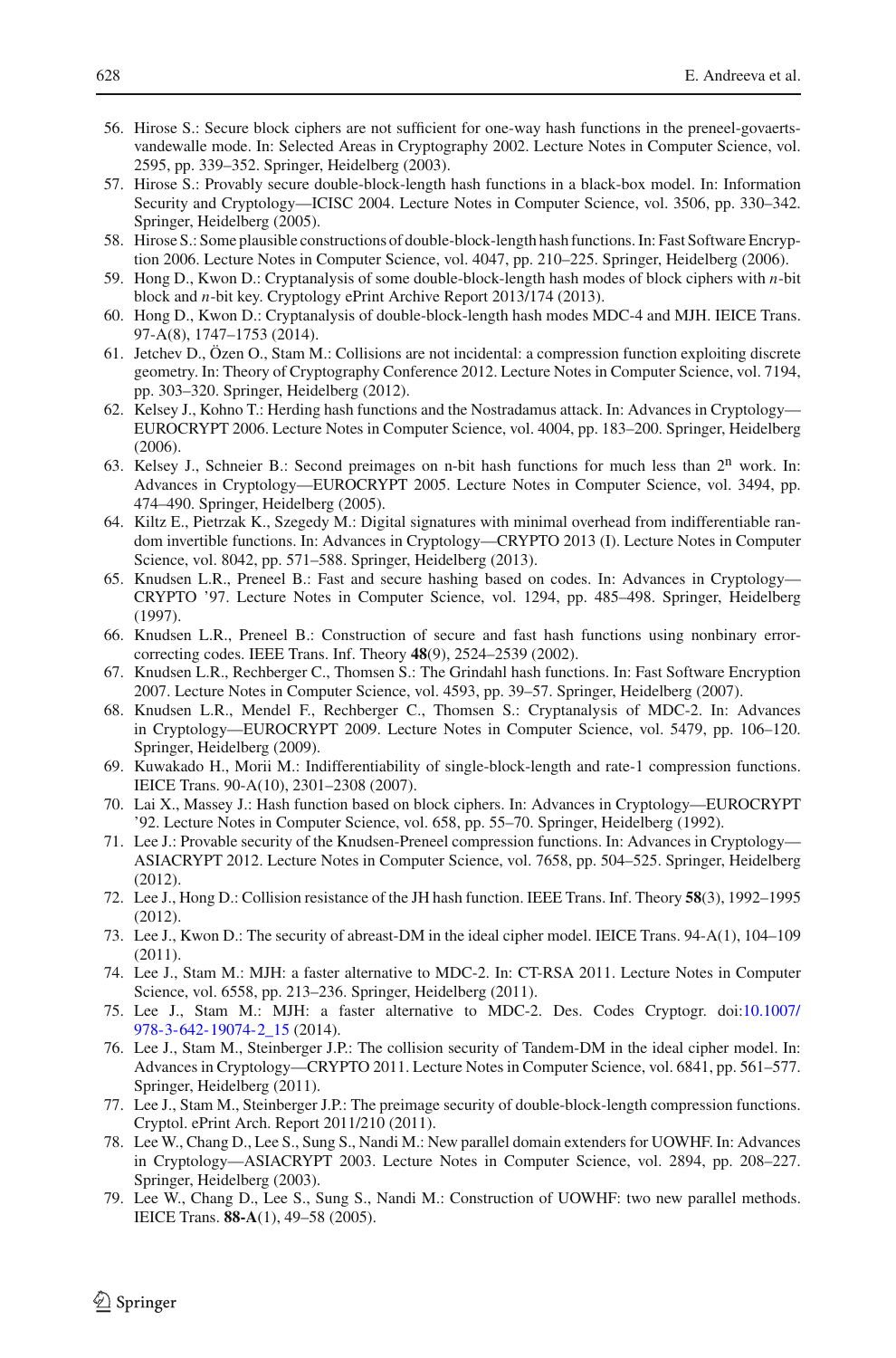- <span id="page-18-9"></span>80. Luo Y., Gong Z., Duan M., Zhu B., Lai X.: Revisiting the indifferentiability of PGV hash functions. Cryptology ePrint Archive Report 2009/265 (2009).
- <span id="page-18-4"></span>81. Luykx A., Andreeva E., Mennink B., Preneel B.: Impossibility results for indifferentiability with resets. Cryptology ePrint Archive Report 2012/644 (2012).
- <span id="page-18-22"></span>82. Mandal A., Patarin J., Nachef V.: Indifferentiability beyond the birthday bound for the xor of two public random permutations. In: Progress in Cryptology—INDOCRYPT 2010. Lecture Notes in Computer Science, vol. 6498, pp. 69–81. Springer, Heidelberg (2010).
- <span id="page-18-10"></span>83. Matyas S., Meyer C., Oseas J.: Generating strong one-way functions with cryptographic algorithm. IBM Tech. Discl. Bull. **27**(10A), 5658–5659 (1985).
- <span id="page-18-2"></span>84. Maurer U., Renner R., Holenstein C.: Indifferentiability, impossibility results on reductions, and applications to the random oracle methodology. In: Theory of Cryptography Conference 2004. Lecture Notes in Computer Science, vol. 2951, pp. 21–39. Springer, Heidelberg (2004).
- <span id="page-18-3"></span>85. Menezes A., Oorschot P., Vanstone S.: Handbook of Applied Cryptography. CRC Press, New York (1997).
- <span id="page-18-15"></span>86. Mennink B.: Optimal collision security in double block length hashing with single length key. In: Advances in Cryptology—ASIACRYPT 2012. Lecture Notes in Computer Science, vol. 7658, pp. 526– 543. Springer, Heidelberg (2012).
- <span id="page-18-12"></span>87. Mennink B.: Indifferentiability of double length compression functions. In: IMA International Conference 2013. Lecture Notes in Computer Science, vol. 8308, pp. 232–251. Springer, Heidelberg (2013).
- <span id="page-18-16"></span>88. Mennink B.: On the collision and preimage security of MDC-4 in the ideal cipher model. Des. Codes Cryptogr. **73**(1), 121–150 (2014).
- <span id="page-18-21"></span>89. Mennink B., Preneel B.: Hash functions based on three permutations: a generic security analysis. In: Advances in Cryptology—CRYPTO 2012. Lecture Notes in Computer Science, vol. 7417, pp. 330–347. Springer, Heidelberg (2012).
- <span id="page-18-23"></span>90. Mennink B., Preneel B.: On the XOR of multiple random permutations. In: Applied Cryptography and Network Security - ACNS 2015. Lecture Notes in Computer Science. Springer, Heidelberg (2015), to appear.
- <span id="page-18-8"></span>91. Merkle R.: One way hash functions and DES. In: Advances in Cryptology—CRYPTO '89. Lecture Notes in Computer Science, vol. 435, pp. 428–446. Springer, Heidelberg (1990).
- <span id="page-18-0"></span>92. Merkle R.C.: Secrecy, Authentication and Public Key Systems. Ph.D. thesis, UMI Research Press, Italy (1979).
- <span id="page-18-14"></span>93. Meyer C., Schilling M.: Secure program load with manipulation detection code. In: Proceedings of Securicom. pp. 111–130 (1988).
- <span id="page-18-11"></span>94. Miyaguchi S., Ohta K., Iwata M.: Confirmation that some hash functions are not collision free. In: Advances in Cryptology—EUROCRYPT '90. Lecture Notes in Computer Science, vol. 473, pp. 326– 343. Springer, Heidelberg (1990).
- <span id="page-18-24"></span>95. Moody D., Paul S., Smith-Tone D.: Improved indifferentiability security bound for the JH mode. Cryptology ePrint Archive Report 2012/278 (2012).
- <span id="page-18-17"></span>96. Naito Y.: Blockcipher-based double-length hash functions for pseudorandom oracles. In: Selected Areas in Cryptography 2011. Lecture Notes in Computer Science, vol. 7118, pp. 338–355. Springer, Heidelberg (2011).
- <span id="page-18-5"></span>97. Naito Y., Yoneyama K., Ohta K.: Reset indifferentiability from weakened random oracle salvages onepass hash functions. In: Applied Cryptography and Network Security—ACNS 2014. Lecture Notes in Computer Science, vol. 8479, pp. 235–252. Springer, Heidelberg (2014).
- <span id="page-18-1"></span>98. National Institute for Standards and Technology: Announcing request for candidate algorithm nominations for a new cryptographic hash algorithm (SHA3) family (2007).
- <span id="page-18-13"></span>99. Özen O., Stam M.: Another glance at double-length hashing. In: IMA International Conference 2009. Lecture Notes in Computer Science, vol. 5921, pp. 176–201. Springer, Heidelberg (2009).
- <span id="page-18-18"></span>100. Özen O., Stam M.: Collision attacks against the Knudsen-Preneel compression functions. In: Advances in Cryptology—ASIACRYPT 2010. Lecture Notes in Computer Science, vol. 6477, pp. 76–93. Springer, Heidelberg (2010).
- <span id="page-18-19"></span>101. Özen O., Shrimpton T., Stam M.: Attacking the Knudsen-Preneel compression functions. In: Fast Software Encryption 2010. Lecture Notes in Computer Science, vol. 6147, pp. 94–115. Springer, Heidelberg (2010).
- <span id="page-18-7"></span>102. Password Hashing Competition (2013). [https://password-hashing.net/.](https://password-hashing.net/)
- <span id="page-18-6"></span>103. Preneel B., van Oorschot P.C.: On the security of iterated message authentication codes. IEEE Trans. Inf. Theory **45**(1), 188–199 (1999).
- <span id="page-18-20"></span>104. Preneel B., Govaerts R., Vandewalle J.: On the power of memory in the design of collision resistant hash functions. In: Advances in Cryptology—AUSCRYPT '92. Lecture Notes in Computer Science, vol. 718, pp. 105–121. Springer, Heidelberg (1992).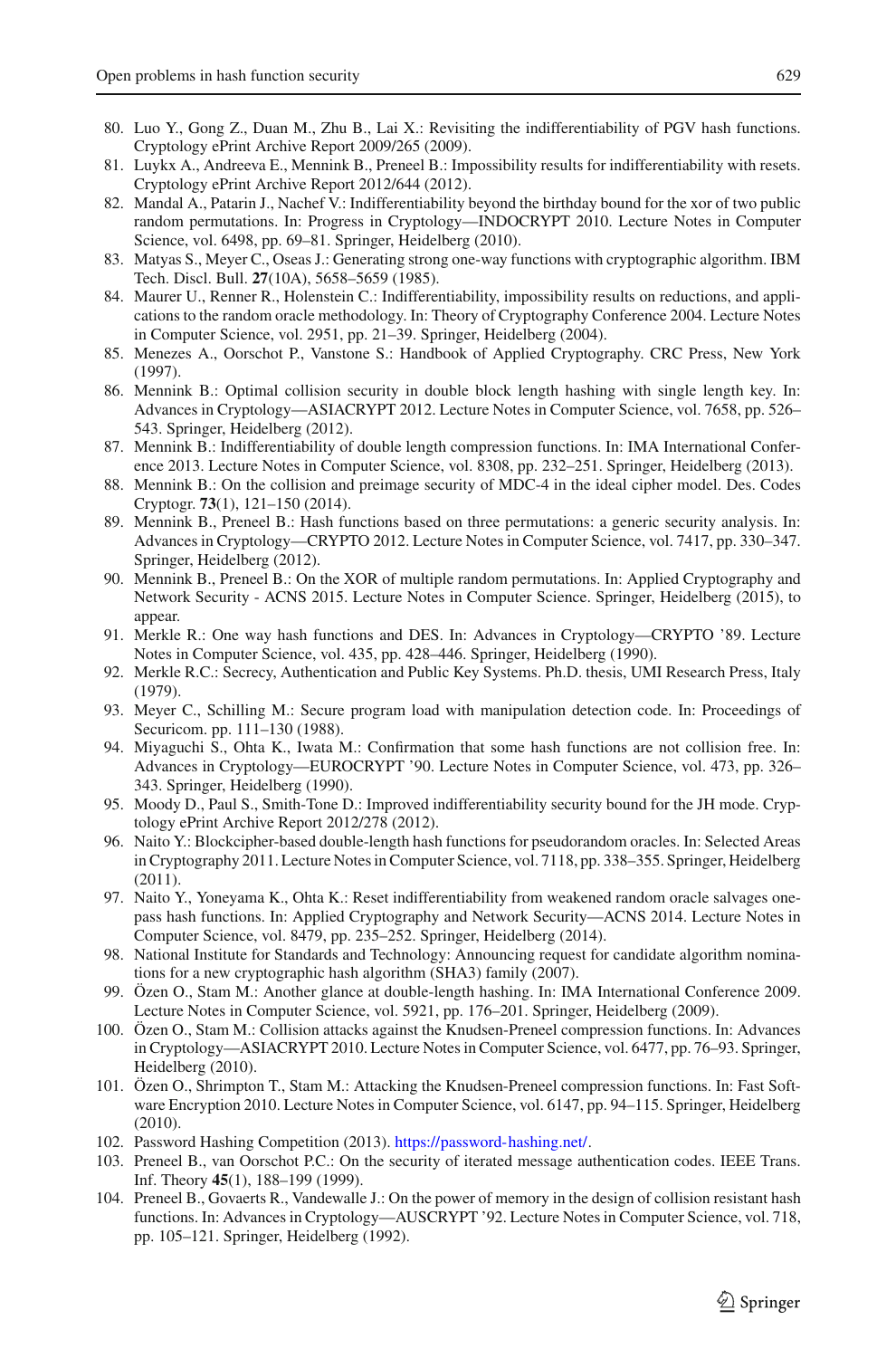- <span id="page-19-0"></span>105. Preneel B., Govaerts R., Vandewalle J.: Hash functions based on block ciphers: a synthetic approach. In: Advances in Cryptology—CRYPTO '93. Lecture Notes in Computer Science, vol. 773, pp. 368–378. Springer, Heidelberg (1993).
- <span id="page-19-5"></span>106. Reyhanitabar M., Susilo W., Mu Y.: Enhanced security notions for dedicated-key hash functions: definitions and relationships. In: Fast Software Encryption 2010. Lecture Notes in Computer Science, vol. 6147, pp. 192–211. Springer, Heidelberg (2010).
- <span id="page-19-7"></span>107. Ristenpart T., Shacham H., Shrimpton T.: Careful with composition: limitations of the indifferentiability framework. In: Advances in Cryptology—EUROCRYPT 2011. Lecture Notes in Computer Science, vol. 6632, pp. 487–506. Springer, Heidelberg (2011).
- <span id="page-19-1"></span>108. Rivest R.: The MD4 message digest algorithm. In: Advances in Cryptology—CRYPTO '90. Lecture Notes in Computer Science, vol. 537, pp. 303–311. Springer, Heidelberg (1991).
- <span id="page-19-2"></span>109. Rivest R.: The MD5 message-digest algorithm. Request for Comments (RFC) 1321 (1992).
- <span id="page-19-10"></span>110. Rivest R.: Abelian square-free dithering for iterated hash functions. In: ECRYPT Hash Function Workshop 2005.
- <span id="page-19-12"></span>111. Rivest R.L., Agre B., Bailey D.V., Crutchfield C., Dodis Y., Elliott K., Khan F.A., Krishnamurthy J., Lin Y., Reyzin L., Shen E., Sukha J., Sutherland D., Tromer E., Yin Y.L.: The MD6 hash function. Submitted to NIST's SHA-3 Competition (2008).
- <span id="page-19-6"></span>112. Rogaway P., Shrimpton T.: Cryptographic hash-function basics: definitions, implications, and separations for preimage resistance, second-preimage resistance, and collision resistance. In: Fast software encryption 2004. Lecture Notes in Computer Science, vol. 3017, pp. 371–388. Springer, Heidelberg (2004).
- <span id="page-19-22"></span>113. Rogaway P., Steinberger J.P.: Constructing cryptographic hash functions from fixed-key blockciphers. In: Advances in Cryptology—CRYPTO 2008. Lecture Notes in Computer Science, vol. 5157, pp. 433–450. Springer, Heidelberg (2008).
- <span id="page-19-18"></span>114. Rogaway P., Steinberger J.P.: Security/efficiency tradeoffs for permutation-based hashing. In: Advances in Cryptology—EUROCRYPT 2008. Lecture Notes in Computer Science, vol. 4965, pp. 220–236. Springer, Heidelberg (2008).
- <span id="page-19-11"></span>115. Sarkar P.: Construction of universal one-way hash functions: tree hashing revisited. Discret. Appl. Math. **155**(16), 2174–2180 (2007).
- <span id="page-19-9"></span>116. National Institute of Standards and Technology. Secure Hash Standard (SHS). Federal Information Processing Standards Publication 180–3 (2008).
- <span id="page-19-21"></span>117. Shrimpton T., Stam M.: Building a collision-resistant compression function from non-compressing primitives. In: International Colloquium on Automata, Languages and Programming—ICALP (2) 2008. Lecture Notes in Computer Science, vol. 5126, pp. 643–654. Springer, Heidelberg (2008).
- <span id="page-19-17"></span>118. Simon D.: Finding collisions on a one-way street: Can secure hash functions be based on general assumptions? In: Advances in Cryptology—EUROCRYPT '98. Lecture Notes in Computer Science, vol. 1403, pp. 334–345. Springer, Heidelberg (1998).
- <span id="page-19-13"></span>119. StamM.: Beyond uniformity: better security/efficiency tradeoffs for compression functions. In: Advances in Cryptology—CRYPTO 2008. Lecture Notes in Computer Science, vol. 5157, pp. 397–412. Springer, Heidelberg (2008).
- <span id="page-19-14"></span>120. Stam M.: Blockcipher-based hashing revisited. In: Fast Software Encryption 2009. Lecture Notes in Computer Science, vol. 5665, pp. 67–83. Springer, Heidelberg (2009).
- <span id="page-19-24"></span>121. Steinberger J.: The Sum-Capture Problem for Abelian Groups (2014). [http://arxiv.org/abs/1309.5582.](http://arxiv.org/abs/1309.5582)
- <span id="page-19-15"></span>122. Steinberger J.P.: The collision intractability of MDC-2 in the ideal-cipher model. In: Advances in Cryptology—EUROCRYPT 2007. Lecture Notes in Computer Science, vol. 4515, pp. 34–51. Springer, Heidelberg (2007).
- <span id="page-19-19"></span>123. Steinberger J.P.: Stam's collision resistance conjecture. In: Advances in Cryptology—EUROCRYPT 2010. Lecture Notes in Computer Science, vol. 6110, pp. 597–615. Springer, Heidelberg (2010).
- <span id="page-19-20"></span>124. Steinberger J.P., Sun X., Yang Z.: Stam's conjecture and threshold phenomena in collision resistance. In: Advances in Cryptology—CRYPTO 2012. Lecture Notes in Computer Science, vol. 7417, pp. 384–405. Springer, Heidelberg (2012).
- <span id="page-19-8"></span>125. Tsudik G.: Message authentication with one-way hash functions. In: ACM Comput. Commun. Rev. pp. 29–38. ACM, New York (1992).
- <span id="page-19-3"></span>126. Wang X., Yu H.: How to break MD5 and other hash functions. In: Advances in Cryptology— EUROCRYPT 2005. Lecture Notes in Computer Science, vol. 3494, pp. 19–35. Springer, Heidelberg (2005).
- <span id="page-19-4"></span>127. Wang X., Yin Y., Yu H.: Finding collisions in the full SHA-1. In: Advances in Cryptology—CRYPTO 2005. Lecture Notes in Computer Science, vol. 3621, pp. 17–36. Springer, Heidelberg (2005).
- <span id="page-19-16"></span>128. Watanabe D.: A note on the security proof of Knudsen-Preneel construction of a hash function (2006).
- <span id="page-19-23"></span>129. Wu H.: The Hash Function JH. Submitted to NIST's SHA-3 Competition (2011).